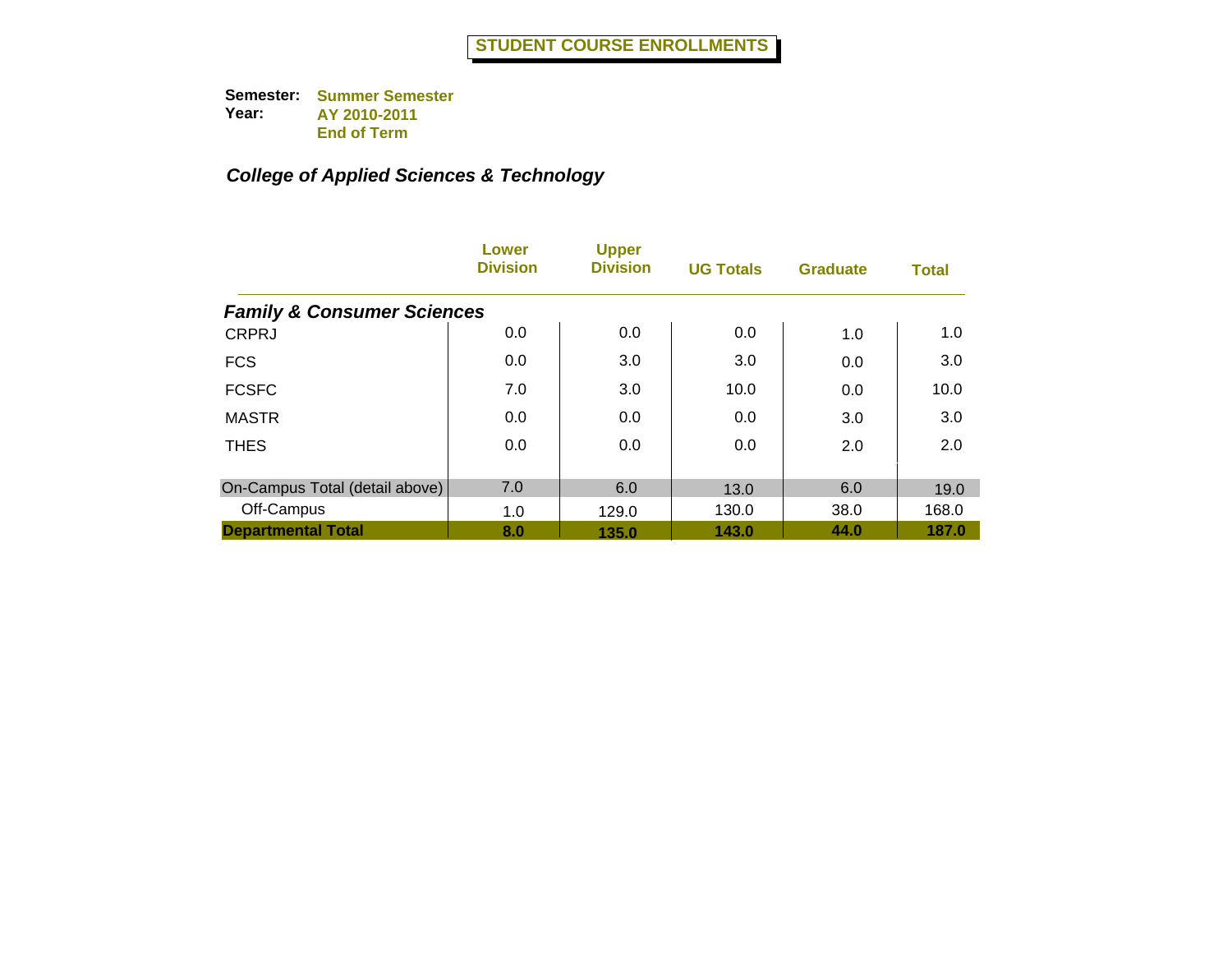|                                | Lower<br><b>Division</b> | <b>Upper</b><br><b>Division</b> | <b>UG Totals</b> | <b>Graduate</b> | Total |
|--------------------------------|--------------------------|---------------------------------|------------------|-----------------|-------|
| <b>Technology</b>              |                          |                                 |                  |                 |       |
| <b>ITDPT</b>                   | 0.0                      | 0.0                             | 0.0              | 0.0             | 0.0   |
| On-Campus Total (detail above) | 0.0                      | 0.0                             | 0.0              | 0.0             | 0.0   |
| Off-Campus                     | 0.0                      | 71.0                            | 71.0             | 0.0             | 71.0  |
| <b>Departmental Total</b>      | 0.0                      | 71.0                            | 71.0             | 0.0             | 71.0  |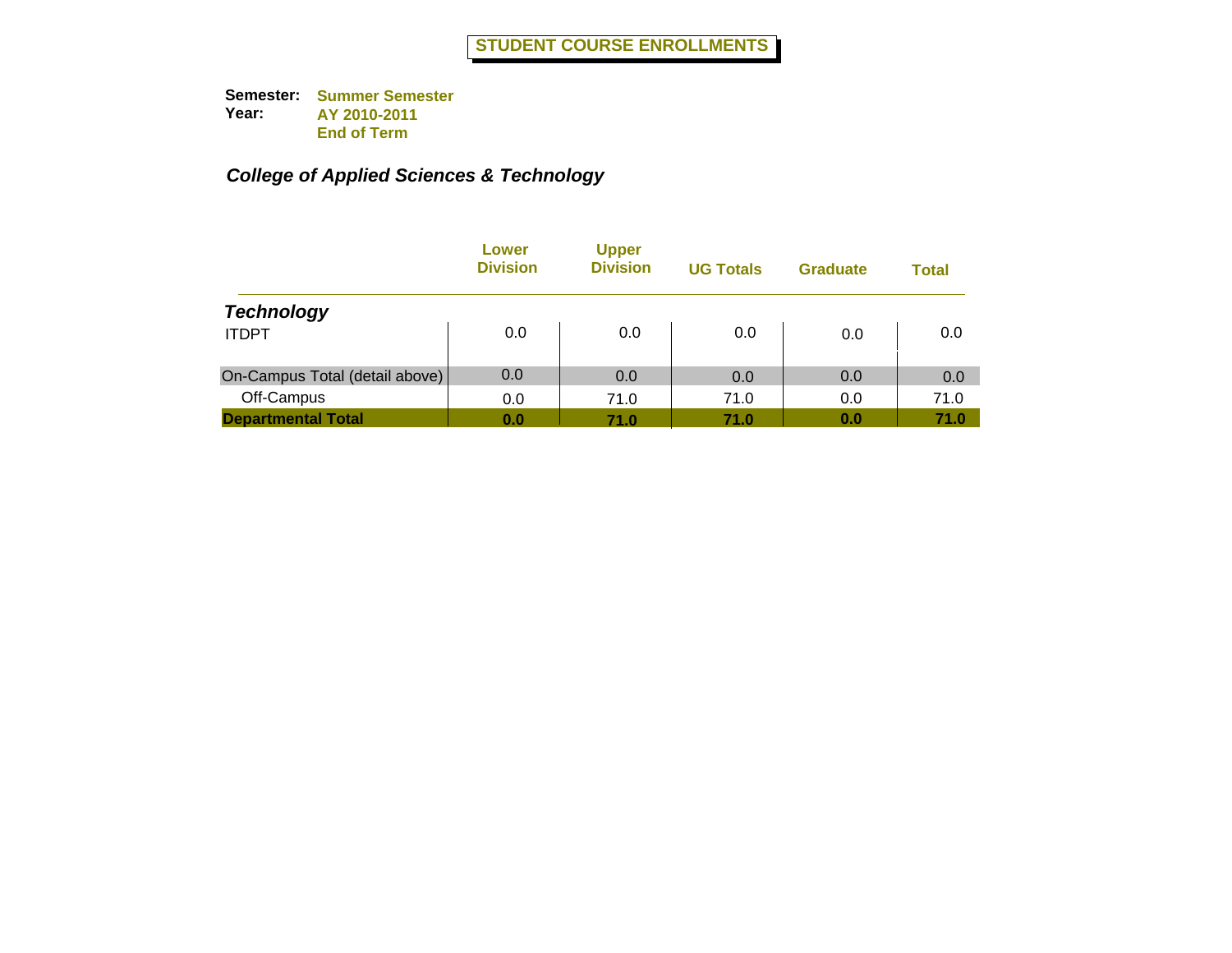|                                | Lower<br><b>Division</b> | <b>Upper</b><br><b>Division</b> | <b>UG Totals</b> | <b>Graduate</b> | Total |
|--------------------------------|--------------------------|---------------------------------|------------------|-----------------|-------|
| <b>Nursing</b>                 |                          |                                 |                  |                 |       |
| <b>NUR</b>                     | 53.0                     | 215.0                           | 268.0            | 0.0             | 268.0 |
| On-Campus Total (detail above) | 53.0                     | 215.0                           | 268.0            | 0.0             | 268.0 |
| Off-Campus                     | 0.0                      | 26.0                            | 26.0             | 453.0           | 479.0 |
| <b>Departmental Total</b>      | 53.0                     | 241.0                           | 294.0            | 453.0           | 747.0 |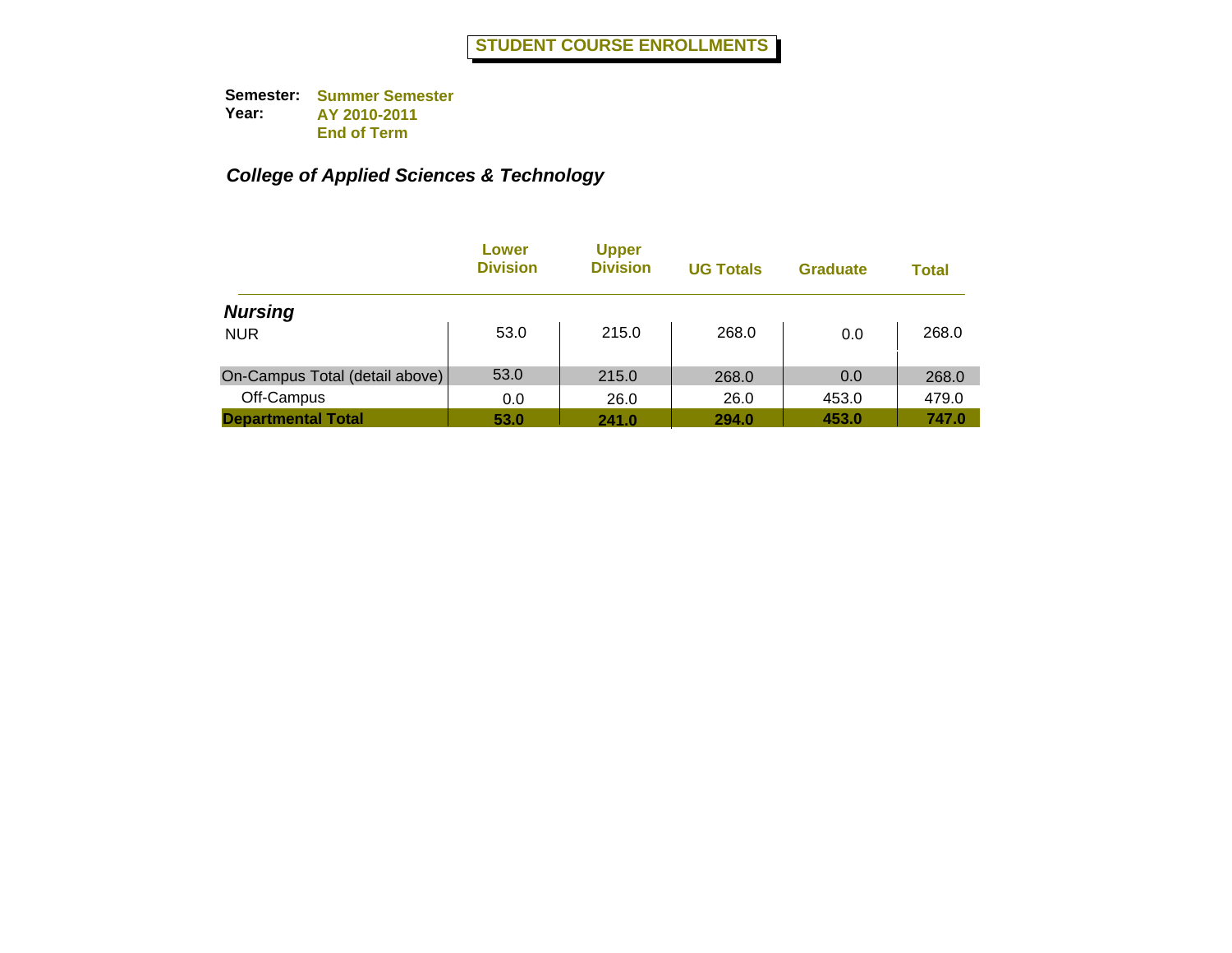|                                | Lower<br><b>Division</b> | <b>Upper</b><br><b>Division</b> | <b>UG Totals</b> | <b>Graduate</b> | <b>Total</b> |
|--------------------------------|--------------------------|---------------------------------|------------------|-----------------|--------------|
| <b>Physical Education</b>      |                          |                                 |                  |                 |              |
| <b>AQUA</b>                    | 34.0                     | 36.0                            | 70.0             | 0.0             | 70.0         |
| <b>EXSCI</b>                   | 0.0                      | 1.0                             | 1.0              | 12.0            | 13.0         |
| <b>MASTR</b>                   | 0.0                      | 0.0                             | 0.0              | 1.0             | 1.0          |
| <b>PEP</b>                     | 14.0                     | 3.0                             | 17.0             | 25.0            | 42.0         |
| <b>RES</b>                     | 0.0                      | 0.0                             | 0.0              | 1.0             | 1.0          |
| <b>SPTAD</b>                   | 0.0                      | 2.0                             | 2.0              | 17.0            | 19.0         |
| On-Campus Total (detail above) | 48.0                     | 42.0                            | 90.0             | 56.0            | 146.0        |
| Off-Campus                     | 0.0                      | 59.0                            | 59.0             | 101.0           | 160.0        |
| <b>Departmental Total</b>      | 48.0                     | 101.0                           | 149.0            | 157.0           | 306.0        |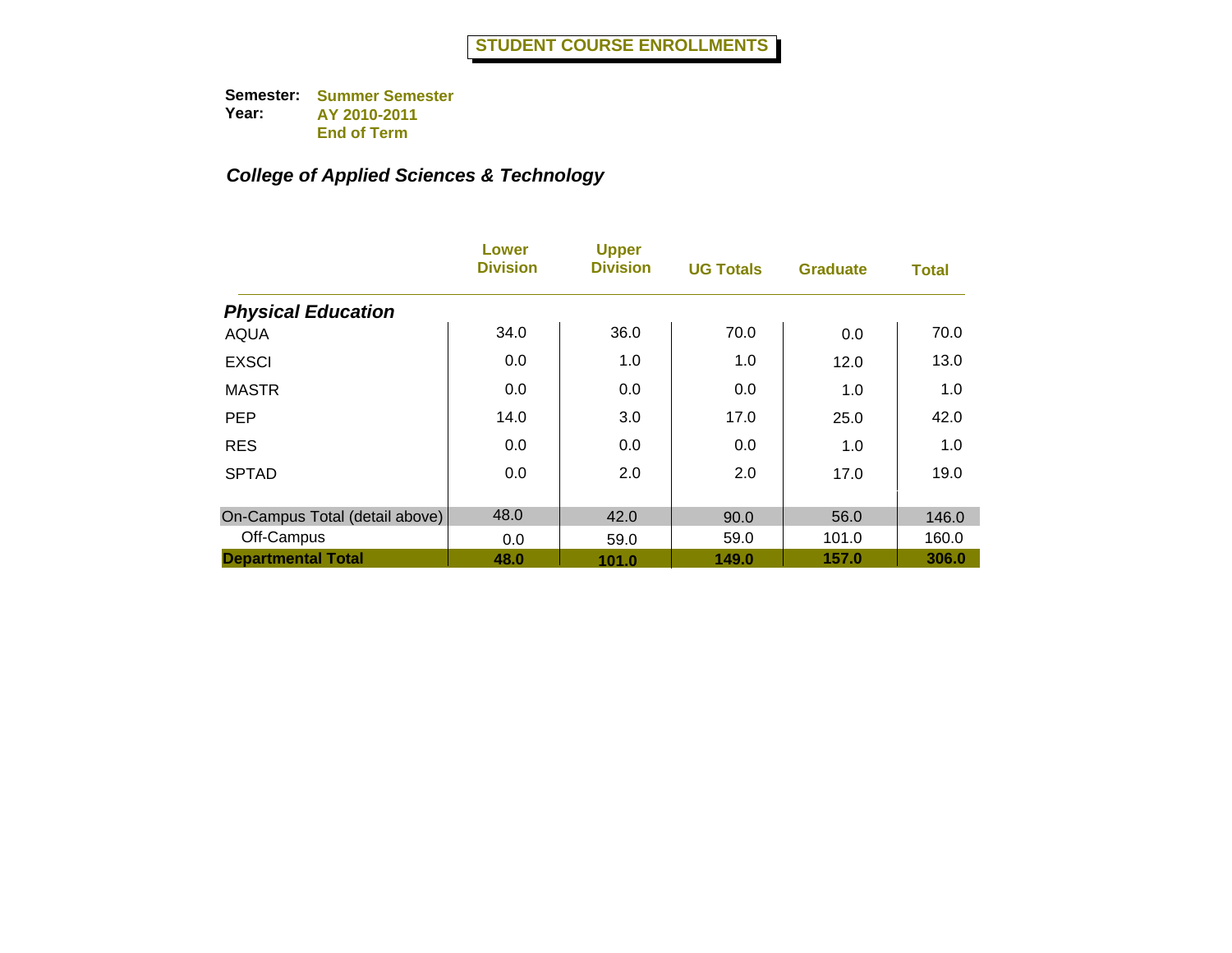|                                   | Lower<br><b>Division</b> | <b>Upper</b><br><b>Division</b> | <b>UG Totals</b> | <b>Graduate</b> | <b>Total</b> |
|-----------------------------------|--------------------------|---------------------------------|------------------|-----------------|--------------|
| <b>Wellness &amp; Gerontology</b> |                          |                                 |                  |                 |              |
| <b>GERON</b>                      | 0.0                      | 3.0                             | 3.0              | 3.0             | 6.0          |
| <b>THES</b>                       | 0.0                      | 0.0                             | 0.0              | 2.0             | 2.0          |
| <b>WELNS</b>                      | 0.0                      | 0.0                             | 0.0              | 8.0             | 8.0          |
| On-Campus Total (detail above)    | 0.0                      | 3.0                             | 3.0              | 13.0            | 16.0         |
| Off-Campus                        | 0.0                      | 0.0                             | 0.0              | 22.0            | 22.0         |
| <b>Departmental Total</b>         | 0.0                      | 3.0                             | 3.0              | 35.0            | 38.0         |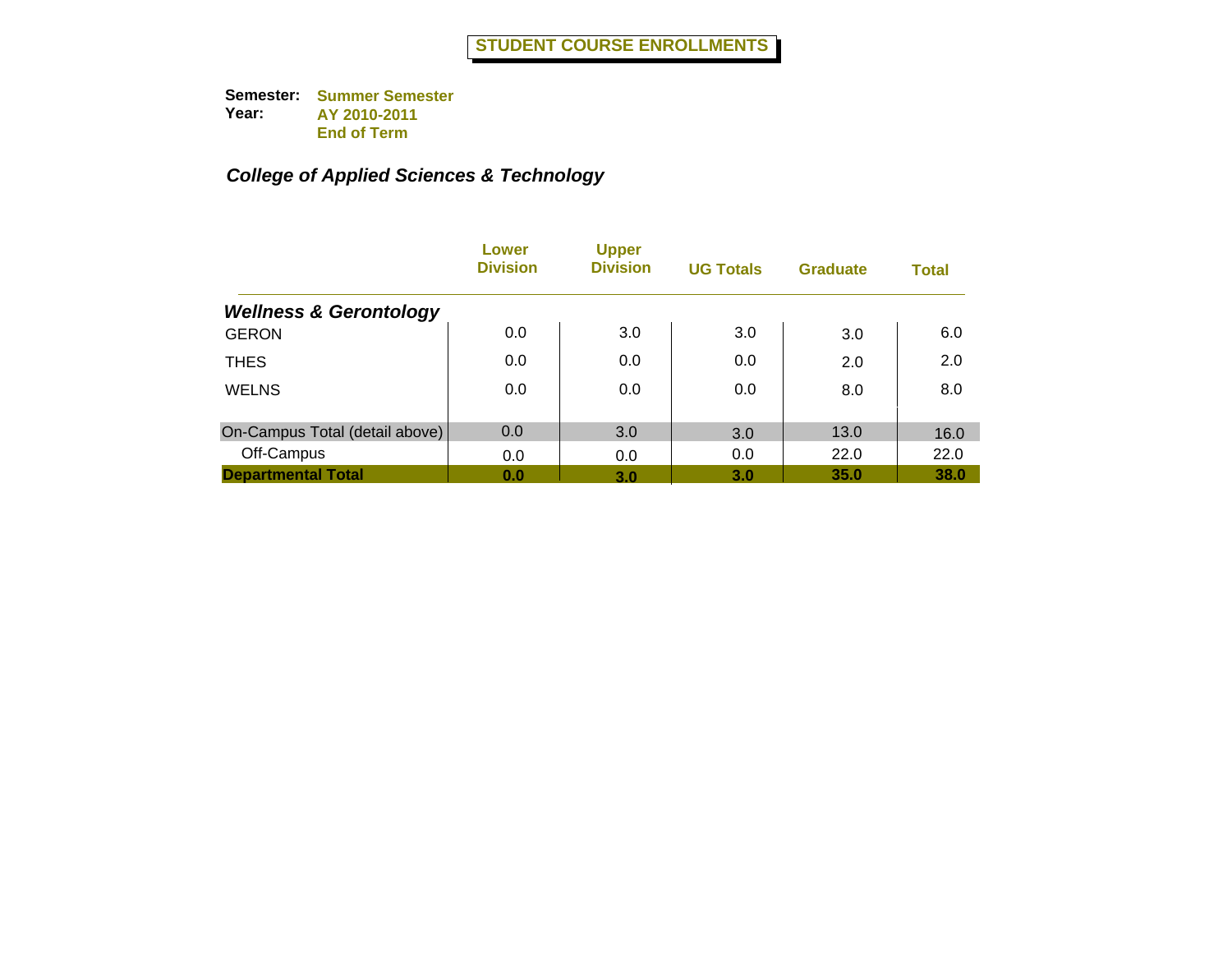## *College of Architecture & Planning*

|                                | Lower<br><b>Division</b> | <b>Upper</b><br><b>Division</b> | <b>UG Totals</b> | <b>Graduate</b> | <b>Total</b> |
|--------------------------------|--------------------------|---------------------------------|------------------|-----------------|--------------|
| <b>Architecture</b>            |                          |                                 |                  |                 |              |
| ARCH                           | 38.0                     | 26.0                            | 64.0             | 9.0             | 73.0         |
| CAP                            | 48.0                     | 0.0                             | 48.0             | 0.0             | 48.0         |
| <b>MASTR</b>                   | 0.0                      | 0.0                             | 0.0              | 1.0             | 1.0          |
| On-Campus Total (detail above) | 86.0                     | 26.0                            | 112.0            | 10.0            | 122.0        |
| Off-Campus                     | 0.0                      | 3.0                             | 3.0              | 0.0             | 3.0          |
| <b>Departmental Total</b>      | 86.0                     | 29.0                            | 115.0            | 10.0            | 125.0        |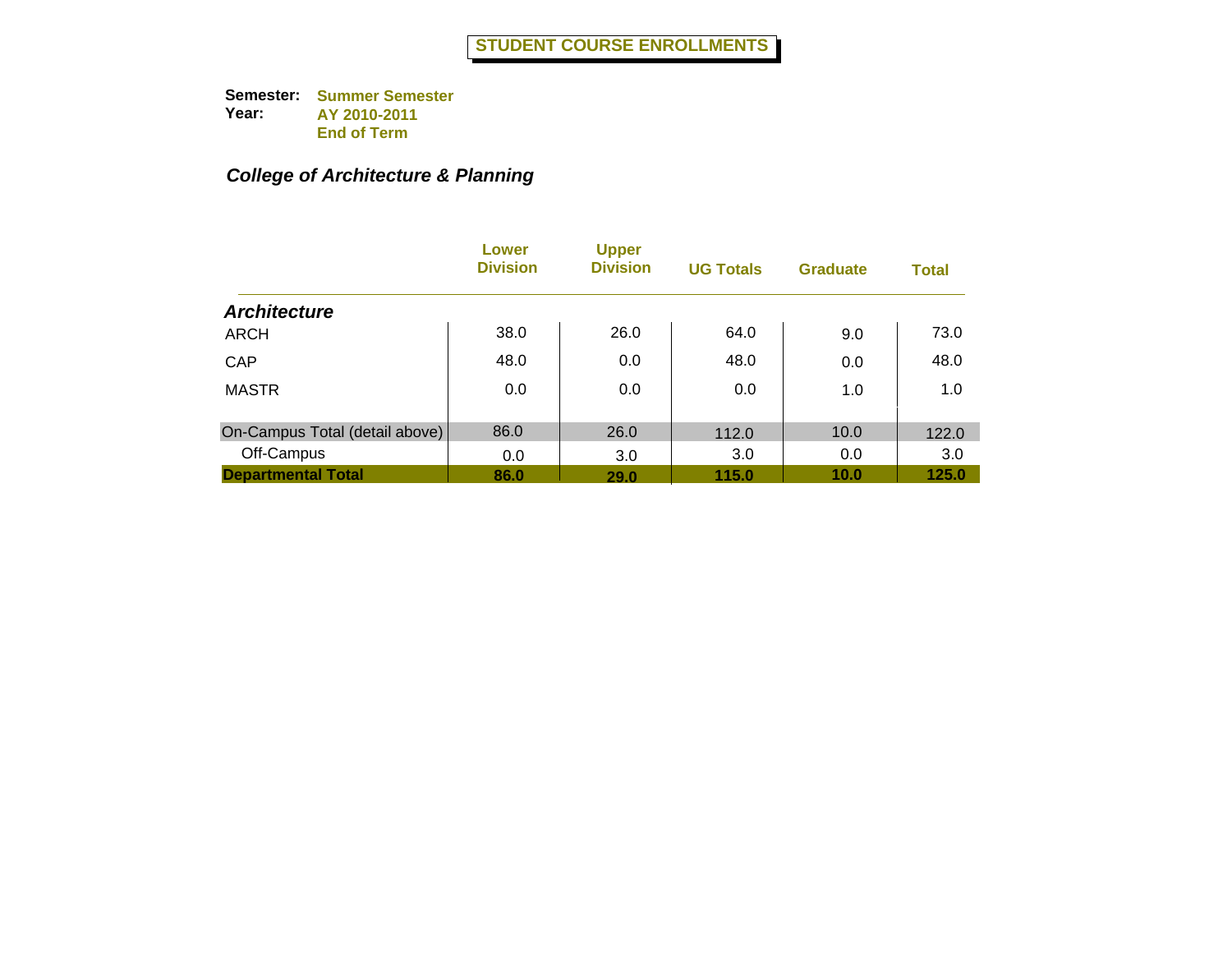## *College of Architecture & Planning*

|                                | Lower<br><b>Division</b> | <b>Upper</b><br><b>Division</b> | <b>UG Totals</b> | <b>Graduate</b> | <b>Total</b> |
|--------------------------------|--------------------------|---------------------------------|------------------|-----------------|--------------|
| <b>Landscape Architecture</b>  |                          |                                 |                  |                 |              |
| CAP                            | 16.0                     | 0.0                             | 16.0             | 0.0             | 16.0         |
| LA                             | 7.0                      | 34.0                            | 41.0             | 3.0             | 44.0         |
| On-Campus Total (detail above) | 23.0                     | 34.0                            | 57.0             | 3.0             | 60.0         |
| Off-Campus                     | 0.0                      | 0.0                             | 0.0              | 0.0             | 0.0          |
| <b>Departmental Total</b>      | 23.0                     | 34.0                            | 57.0             | 3.0             | 60.0         |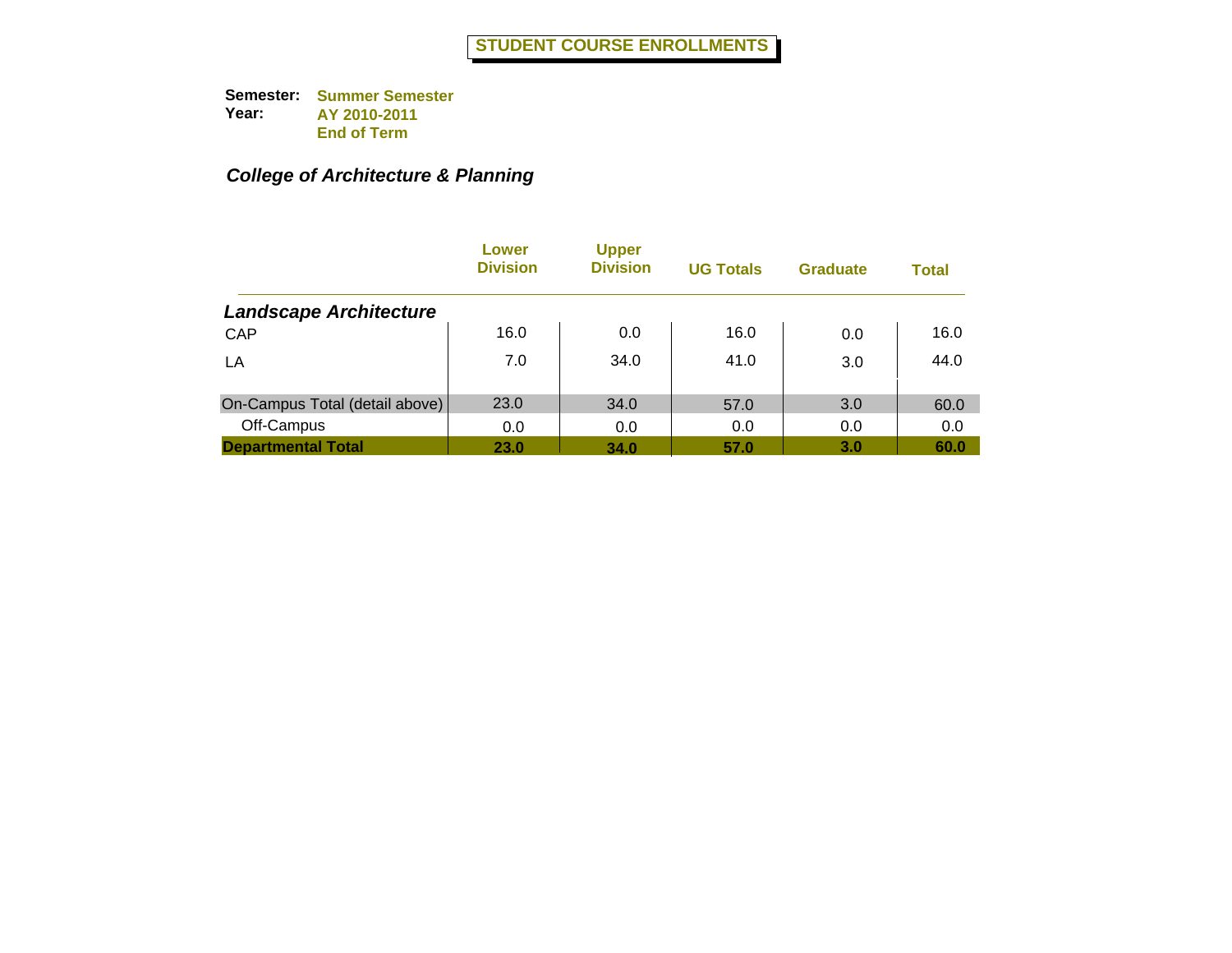## *College of Architecture & Planning*

|                                | Lower<br><b>Division</b> | <b>Upper</b><br><b>Division</b> | <b>UG Totals</b> | <b>Graduate</b> | <b>Total</b> |
|--------------------------------|--------------------------|---------------------------------|------------------|-----------------|--------------|
| <b>Urban Planning</b>          |                          |                                 |                  |                 |              |
| CAP                            | 30.0                     | 6.0                             | 36.0             | 2.0             | 38.0         |
| <b>CRPRJ</b>                   | 0.0                      | 0.0                             | 0.0              | 1.0             | 1.0          |
| <b>MASTR</b>                   | 0.0                      | 0.0                             | 0.0              | 4.0             | 4.0          |
| <b>PLAN</b>                    | 6.0                      | 19.0                            | 25.0             | 25.0            | 50.0         |
| <b>RES</b>                     | 0.0                      | 0.0                             | 0.0              | 4.0             | 4.0          |
| <b>THES</b>                    | 0.0                      | 0.0                             | 0.0              | 1.0             | 1.0          |
| On-Campus Total (detail above) | 36.0                     | 25.0                            | 61.0             | 37.0            | 98.0         |
| Off-Campus                     | 0.0                      | 0.0                             | 0.0              | 20.0            | 20.0         |
| <b>Departmental Total</b>      | 36.0                     | 25.0                            | 61.0             | 57.0            | 118.0        |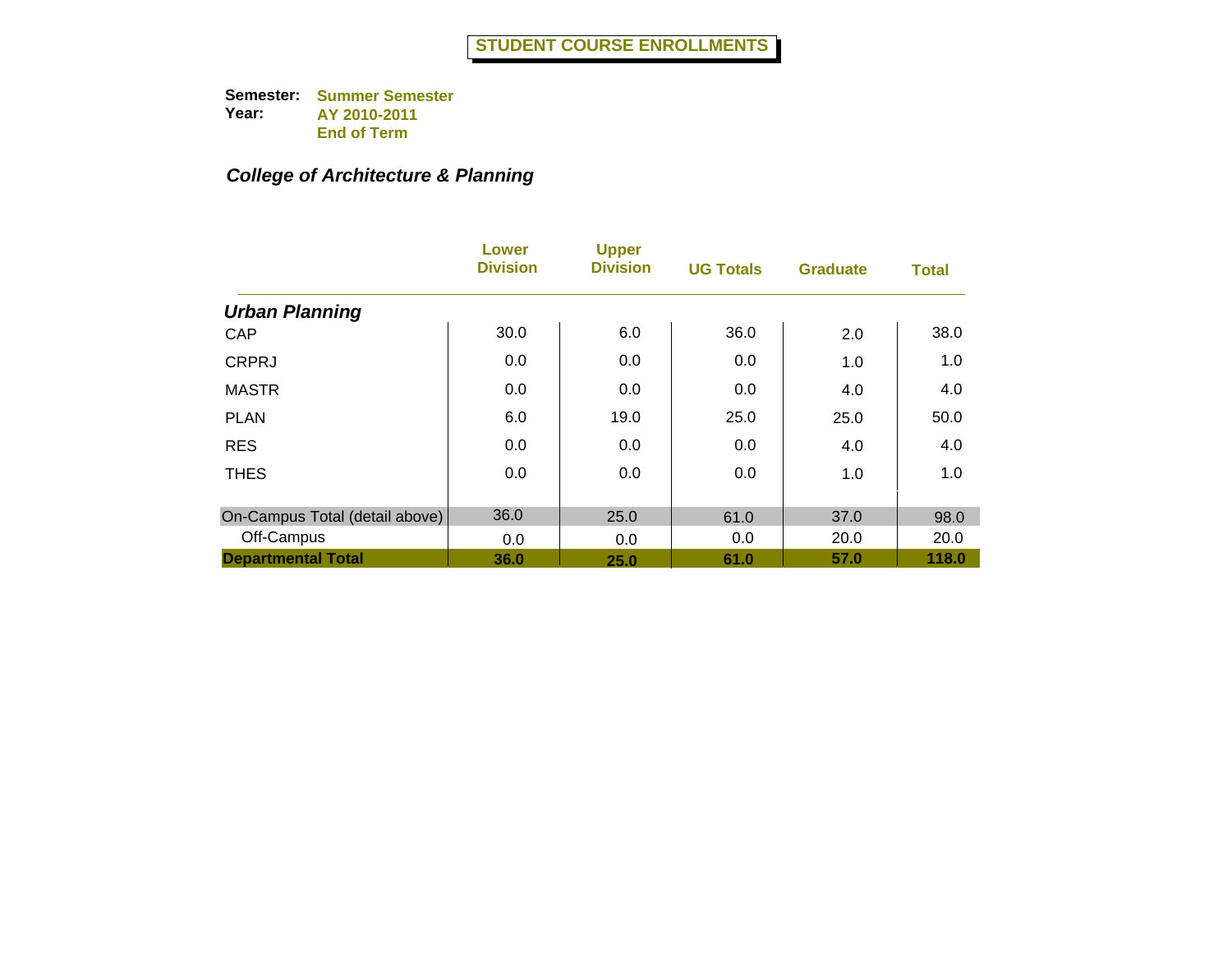|                                | Lower<br><b>Division</b> | <b>Upper</b><br><b>Division</b> | <b>UG Totals</b> | <b>Graduate</b> | <b>Total</b> |
|--------------------------------|--------------------------|---------------------------------|------------------|-----------------|--------------|
| <b>Accounting</b>              |                          |                                 |                  |                 |              |
| <b>ACC</b>                     | 0.0                      | 2.0                             | 2.0              | 0.0             | 2.0          |
| <b>MBA</b>                     | 0.0                      | 0.0                             | 0.0              | 1.0             | 1.0          |
| On-Campus Total (detail above) | 0.0                      | 2.0                             | 2.0              | 1.0             | 3.0          |
| Off-Campus                     | 0.0                      | 1.0                             | 1.0              | 12.0            | 13.0         |
| <b>Departmental Total</b>      | 0.0                      | 3.0                             | 3.0              | 13.0            | 16.0         |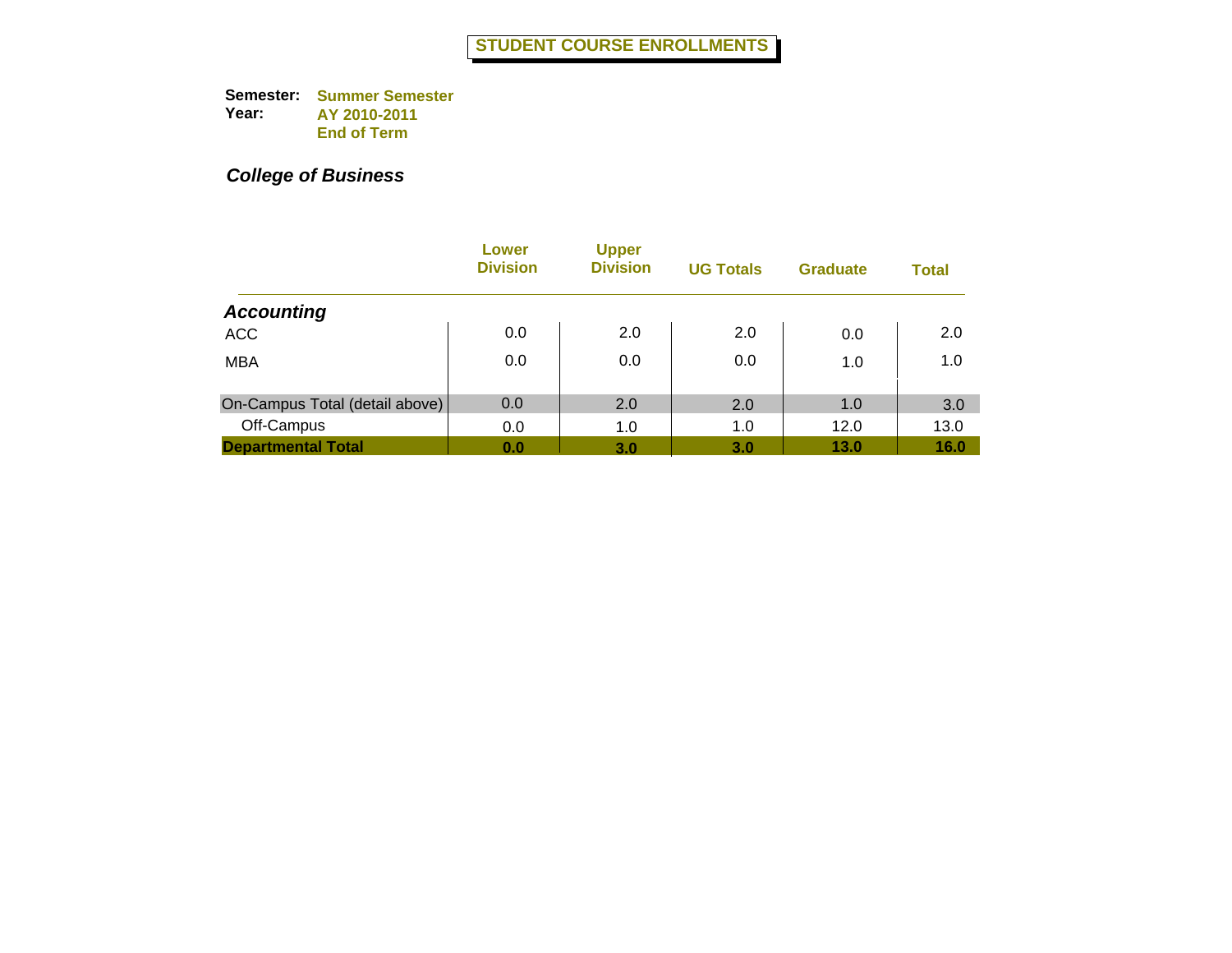|                                | Lower<br><b>Division</b> | <b>Upper</b><br><b>Division</b> | <b>UG Totals</b> | <b>Graduate</b> | <b>Total</b> |
|--------------------------------|--------------------------|---------------------------------|------------------|-----------------|--------------|
| <b>Economics</b>               |                          |                                 |                  |                 |              |
| <b>MBA</b>                     | 0.0                      | 0.0                             | 0.0              | 13.0            | 13.0         |
| On-Campus Total (detail above) | 0.0                      | 0.0                             | 0.0              | 13.0            | 13.0         |
| Off-Campus                     | 0.0                      | 0.0                             | 0.0              | 72.0            | 72.0         |
| <b>Departmental Total</b>      | 0.0                      | 0.0                             | 0.0              | 85.0            | 85.0         |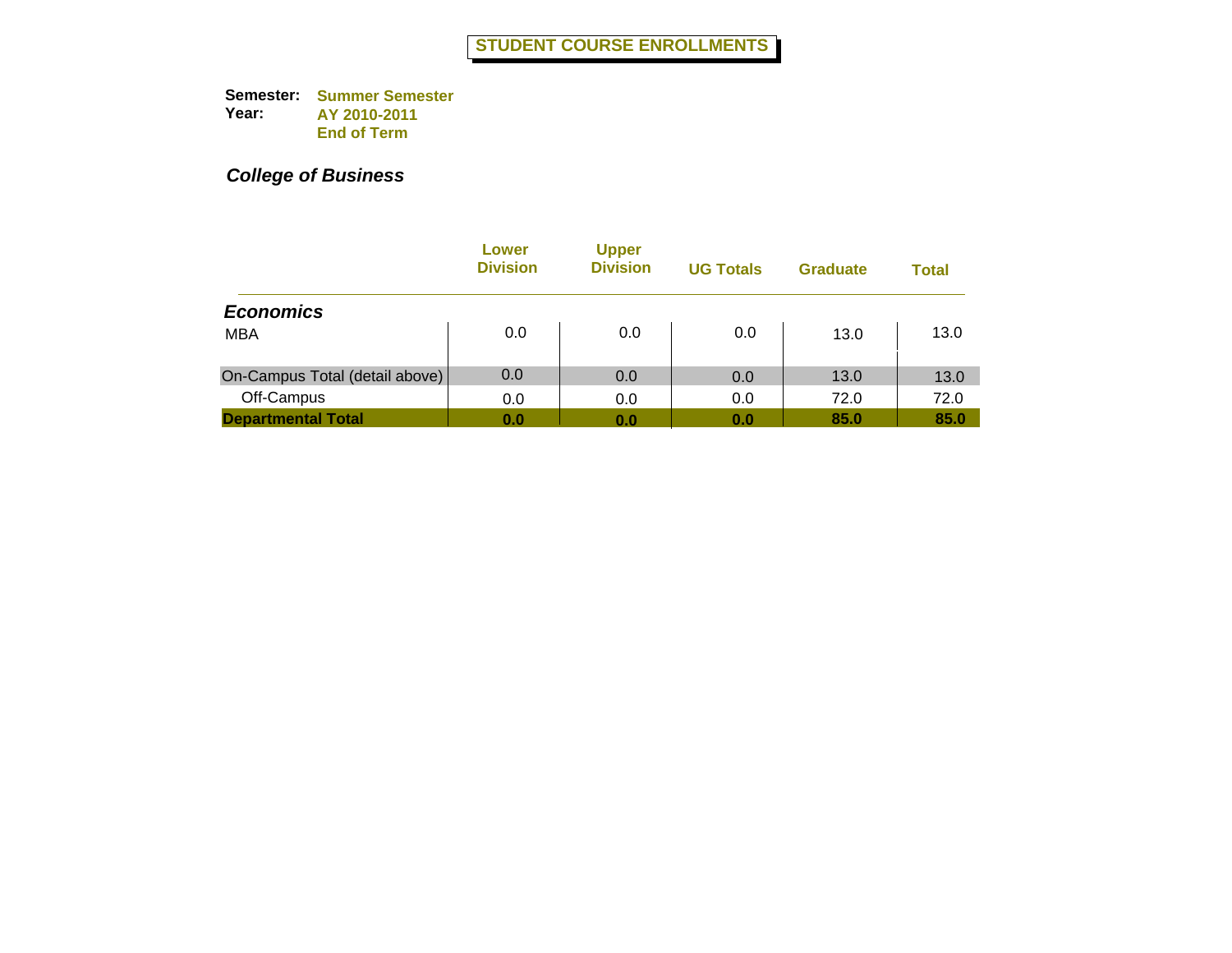|                                | Lower<br><b>Division</b> | <b>Upper</b><br><b>Division</b> | <b>UG Totals</b> | <b>Graduate</b> | <b>Total</b> |
|--------------------------------|--------------------------|---------------------------------|------------------|-----------------|--------------|
| <b>Finance</b>                 |                          |                                 |                  |                 |              |
| <b>FIN</b>                     | 0.0                      | 3.0                             | 3.0              | 11.0            | 14.0         |
| ID                             | 0.0                      | 3.0                             | 3.0              | 0.0             | 3.0          |
| RMI                            | 0.0                      | 1.0                             | 1.0              | 0.0             | 1.0          |
| On-Campus Total (detail above) | 0.0                      | 7.0                             |                  | 11.0            |              |
|                                |                          |                                 | 7.0              |                 | 18.0         |
| Off-Campus                     | 1.0                      | 4.0                             | 5.0              | 19.0            | 24.0         |
| <b>Departmental Total</b>      | 1.0                      | 11.0                            | 12.0             | 30.0            | 42.0         |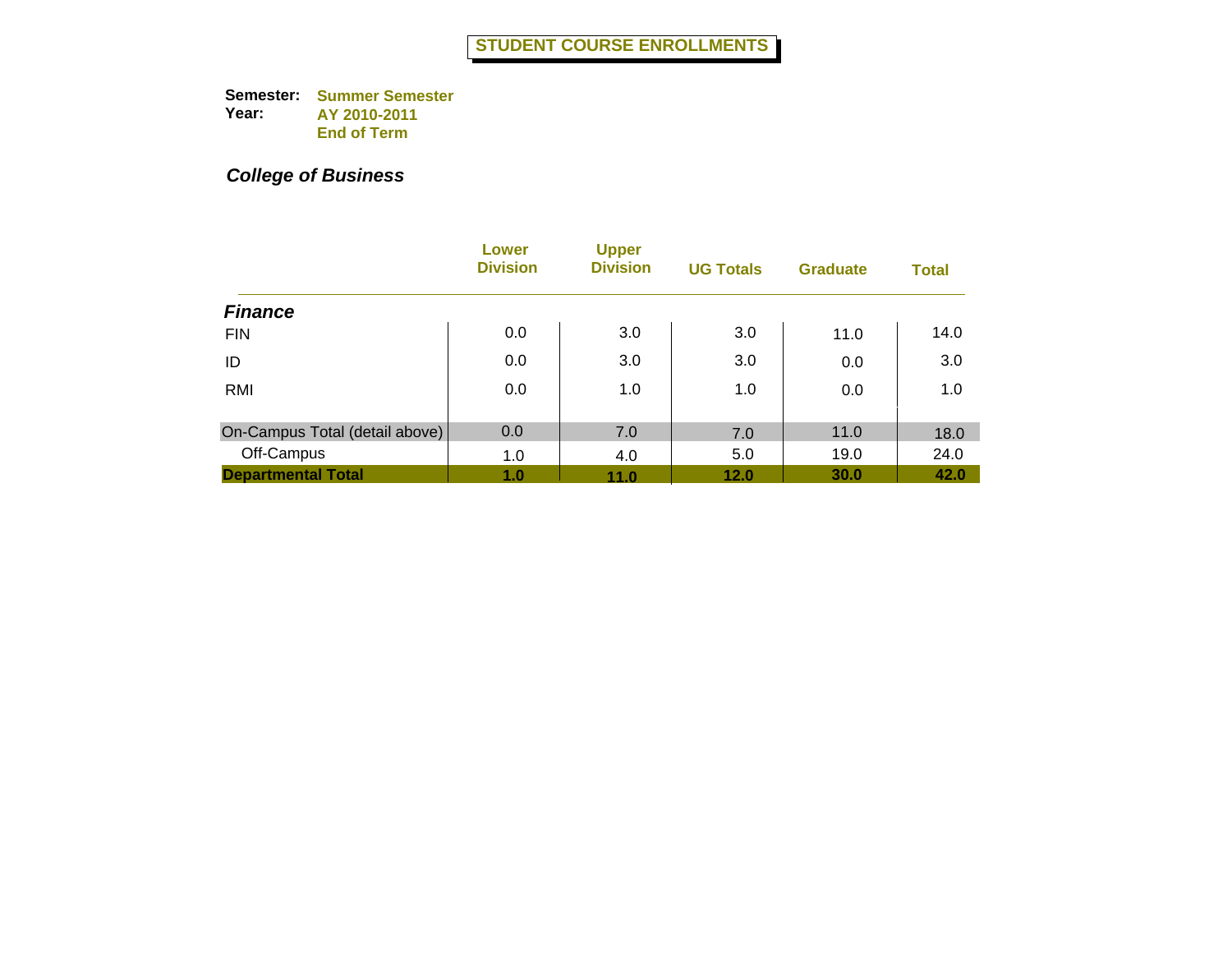|                                     | Lower<br><b>Division</b> | <b>Upper</b><br><b>Division</b> | <b>UG Totals</b> | <b>Graduate</b> | <b>Total</b> |
|-------------------------------------|--------------------------|---------------------------------|------------------|-----------------|--------------|
| <b>Info Systems &amp; Oper Mgmt</b> |                          |                                 |                  |                 |              |
| <b>ISOM</b>                         | 0.0                      | 2.0                             | 2.0              | 6.0             | 8.0          |
| <b>MBA</b>                          | 0.0                      | 0.0                             | 0.0              | 8.0             | 8.0          |
| On-Campus Total (detail above)      | 0.0                      | 2.0                             | 2.0              | 14.0            | 16.0         |
| Off-Campus                          | 0.0                      | 2.0                             | 2.0              | 66.0            | 68.0         |
| <b>Departmental Total</b>           | 0.0                      | 4.0                             | 4.0              | 80.0            | 84.0         |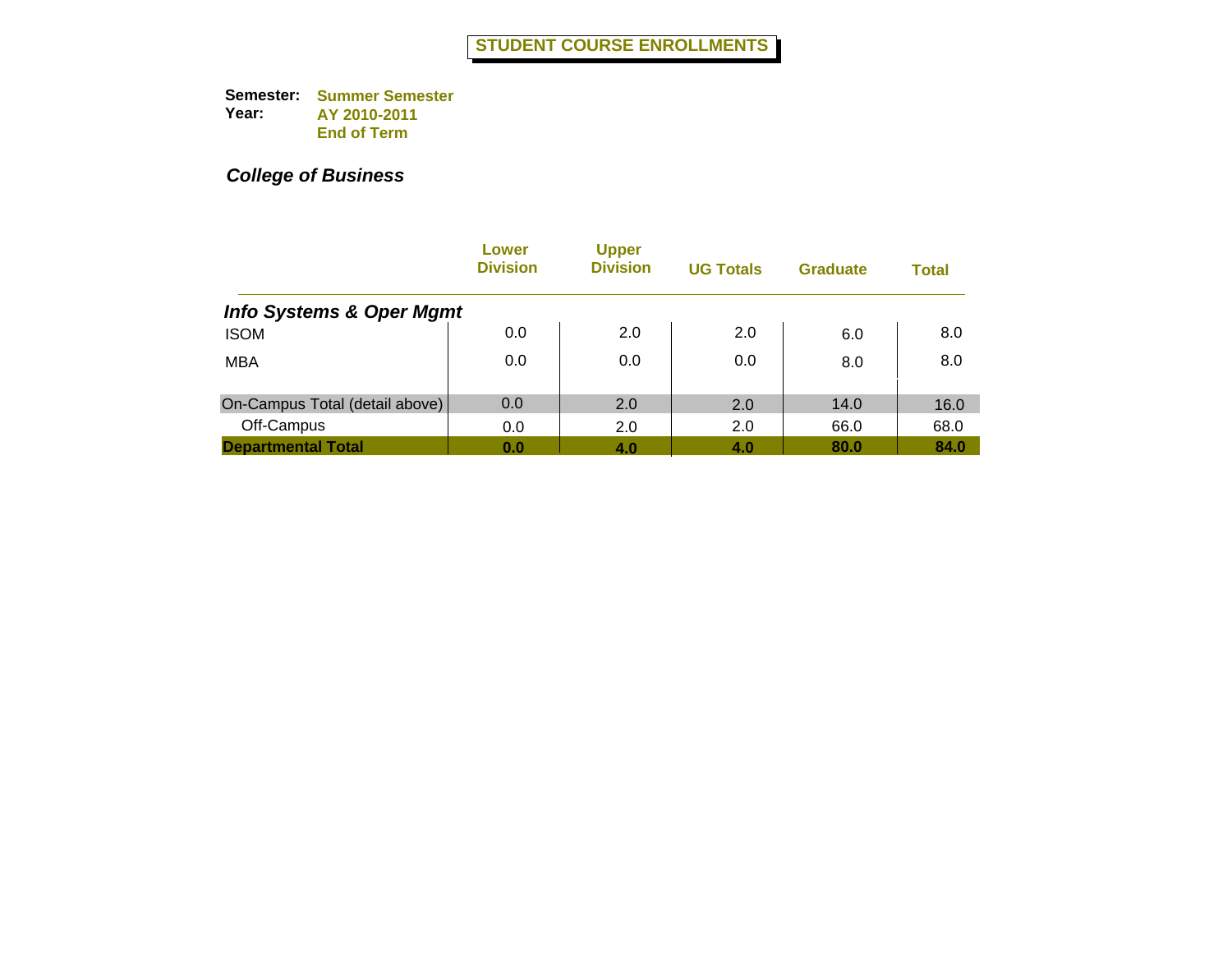|                                   | Lower<br><b>Division</b> | <b>Upper</b><br><b>Division</b> | <b>UG Totals</b> | <b>Graduate</b> | <b>Total</b> |
|-----------------------------------|--------------------------|---------------------------------|------------------|-----------------|--------------|
| <b>Marketing &amp; Management</b> |                          |                                 |                  |                 |              |
| <b>MBA</b>                        | 0.0                      | 0.0                             | 0.0              | 15.0            | 15.0         |
| MGT                               | 0.0                      | 2.0                             | 2.0              | 4.0             | 6.0          |
| <b>MKG</b>                        | 0.0                      | 3.0                             | 3.0              | 9.0             | 12.0         |
| On-Campus Total (detail above)    | 0.0                      | 5.0                             | 5.0              | 28.0            | 33.0         |
| Off-Campus                        | 0.0                      | 41.0                            | 41.0             | 96.0            | 137.0        |
| <b>Departmental Total</b>         | 0.0                      | 46.0                            | 46.0             | 124.0           | 170.0        |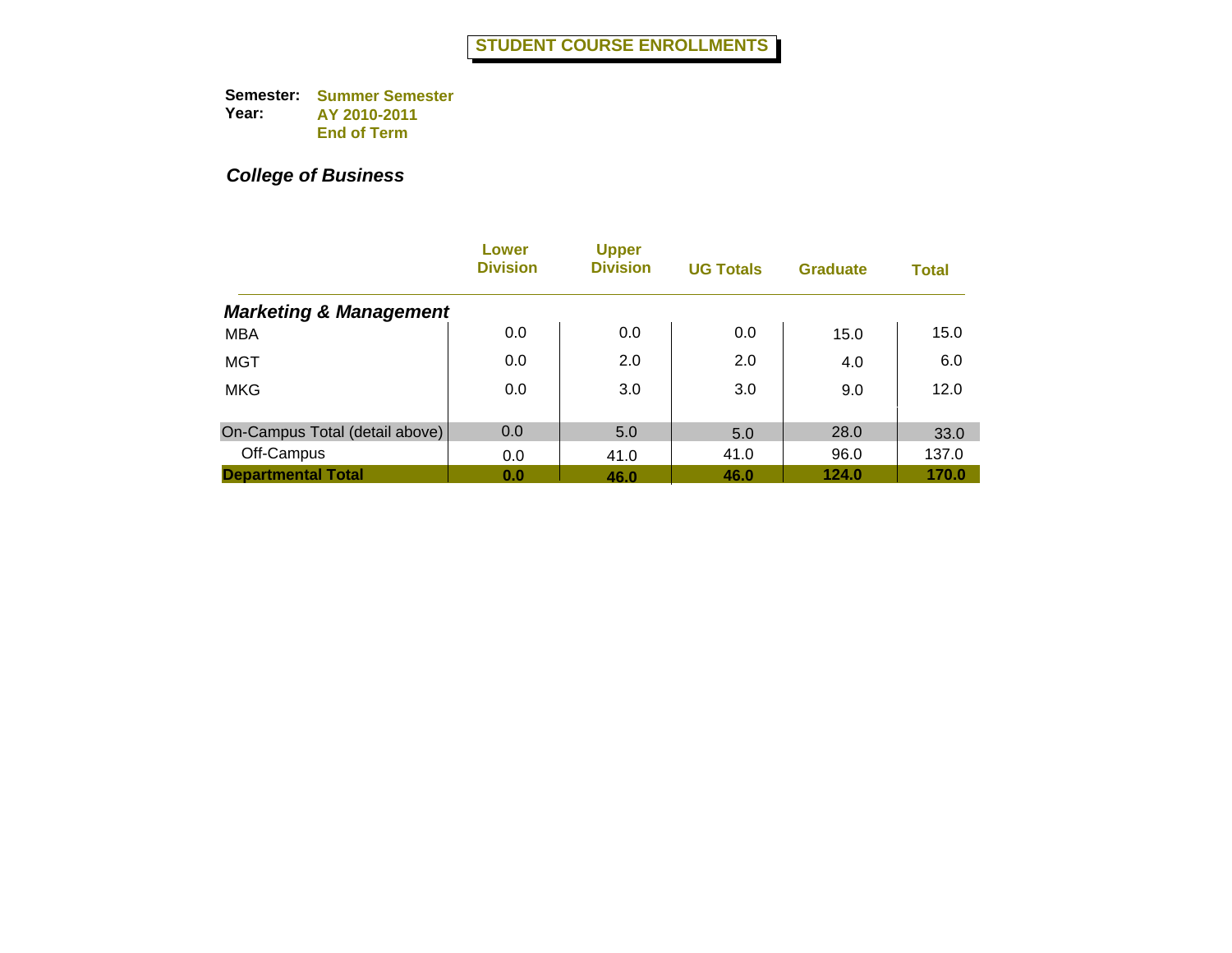|                                           | Lower<br><b>Division</b> | <b>Upper</b><br><b>Division</b> | <b>UG Totals</b> | <b>Graduate</b> | Total |
|-------------------------------------------|--------------------------|---------------------------------|------------------|-----------------|-------|
| <b>Center for Info &amp; Comm Science</b> |                          |                                 |                  |                 |       |
| <b>ICS</b>                                | 0.0                      | 0.0                             | 0.0              | 94.0            | 94.0  |
| On-Campus Total (detail above)            | 0.0                      | 0.0                             | 0.0              | 94.0            | 94.0  |
| Off-Campus                                | 0.0                      | 0.0                             | 0.0              | 41.0            | 41.0  |
| <b>Departmental Total</b>                 | 0.0                      | 0.0                             | 0.0              | 135.0           | 135.0 |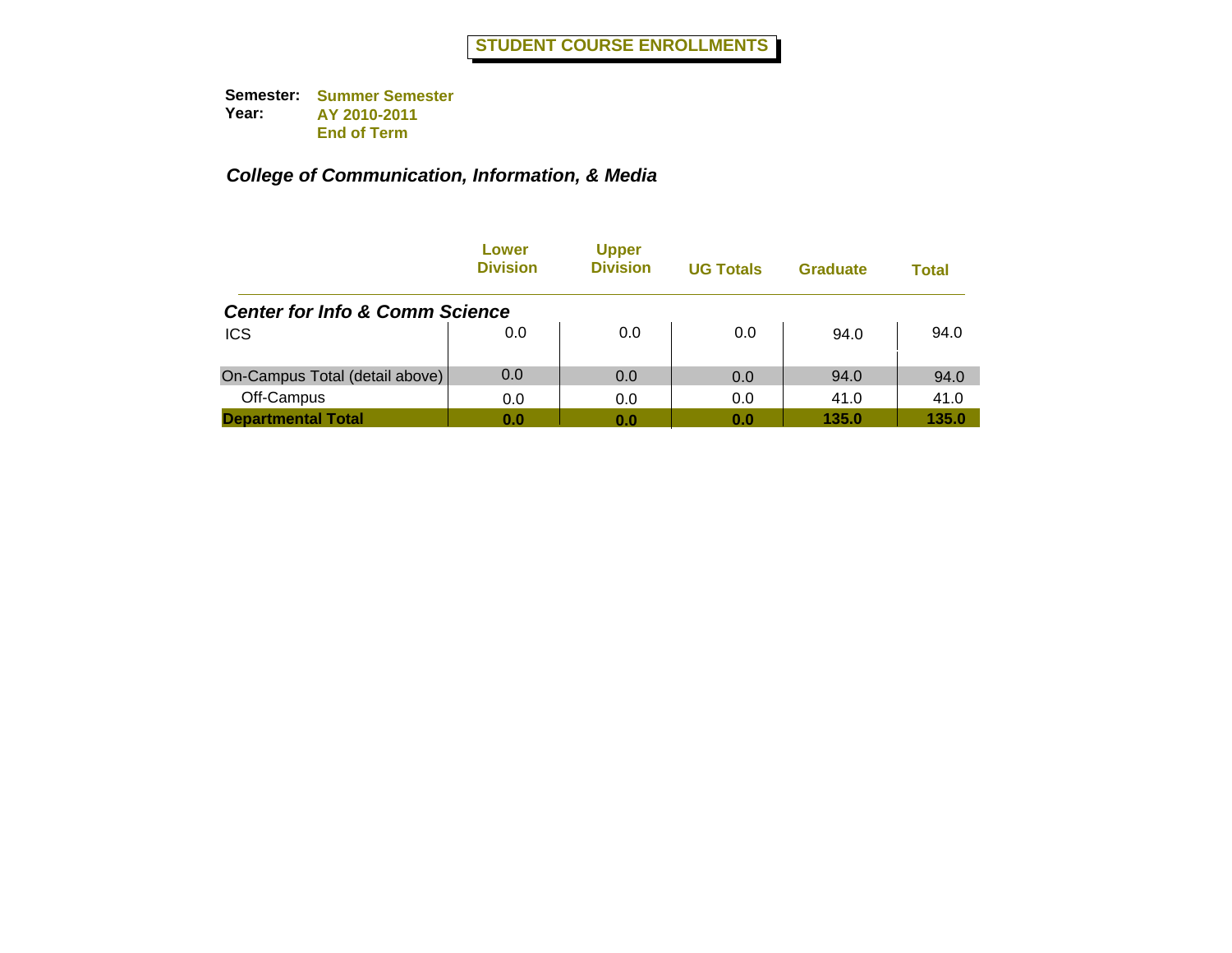|                                | Lower<br><b>Division</b> | <b>Upper</b><br><b>Division</b> | <b>UG Totals</b> | <b>Graduate</b> | <b>Total</b> |
|--------------------------------|--------------------------|---------------------------------|------------------|-----------------|--------------|
| <b>Journalism</b>              |                          |                                 |                  |                 |              |
| <b>CRPRJ</b>                   | 0.0                      | 0.0                             | 0.0              | 1.0             | 1.0          |
| <b>JOURN</b>                   | 0.0                      | 2.0                             | 2.0              | 7.0             | 9.0          |
| <b>NEWS</b>                    | 0.0                      | 10.0                            | 10.0             | 0.0             | 10.0         |
| <b>RES</b>                     | 0.0                      | 0.0                             | 0.0              | 1.0             | 1.0          |
| On-Campus Total (detail above) | 0.0                      | 12.0                            | 12.0             | 9.0             | 21.0         |
| Off-Campus                     | 20.0                     | 126.0                           | 146.0            | 28.0            | 174.0        |
| <b>Departmental Total</b>      | 20.0                     | 138.0                           | 158.0            | 37.0            | 195.0        |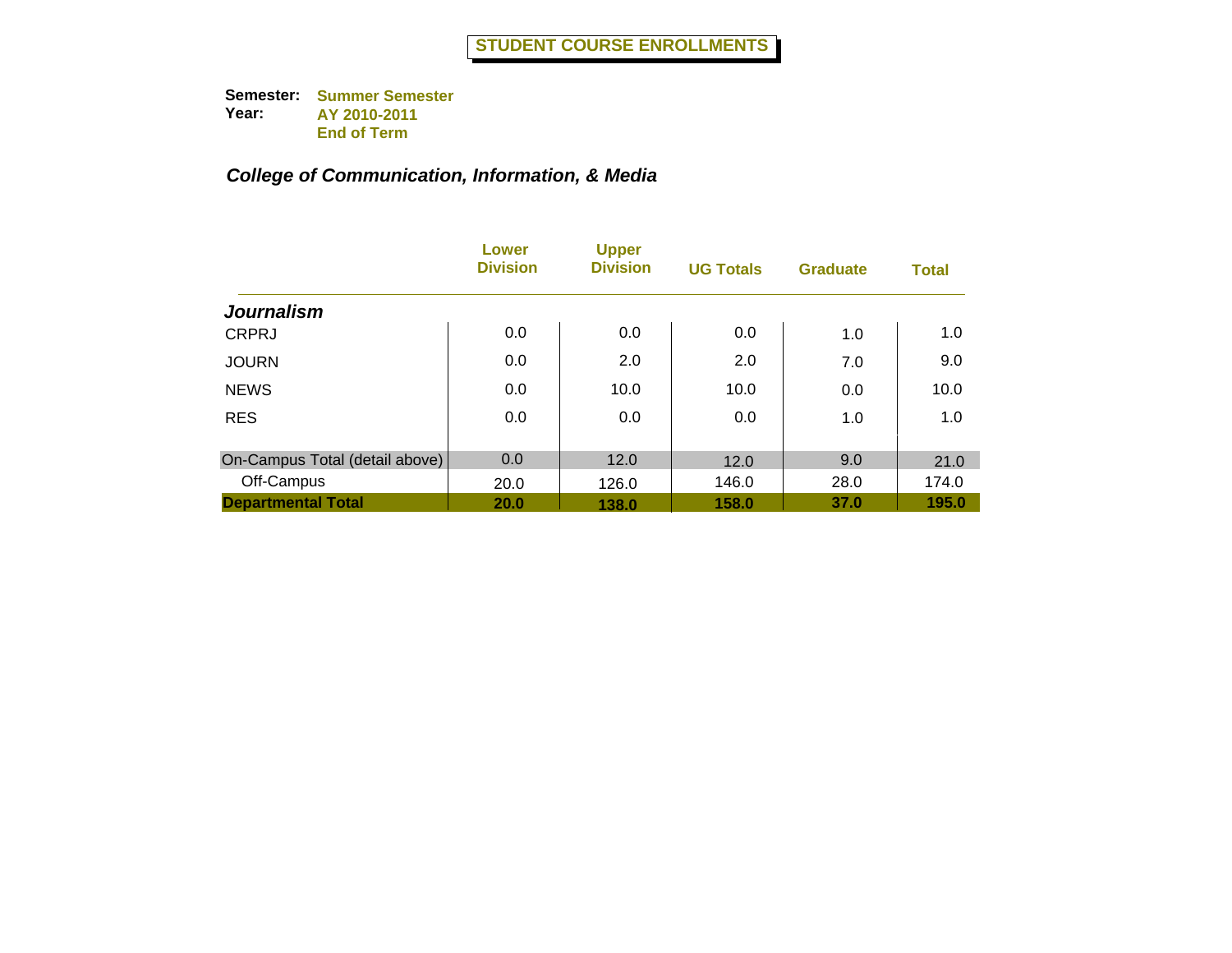|                                | Lower<br><b>Division</b> | <b>Upper</b><br><b>Division</b> | <b>UG Totals</b> | <b>Graduate</b> | Total |
|--------------------------------|--------------------------|---------------------------------|------------------|-----------------|-------|
| <b>Communication Studies</b>   |                          |                                 |                  |                 |       |
| <b>COMM</b>                    | 0.0                      | 3.0                             | 3.0              | 5.0             | 8.0   |
| On-Campus Total (detail above) | 0.0                      | 3.0                             | 3.0              | 5.0             | 8.0   |
| Off-Campus                     | 0.0                      | 26.0                            | 26.0             | 2.0             | 28.0  |
| <b>Departmental Total</b>      | 0.0                      | 29.0                            | 29.0             | 7.0             | 36.0  |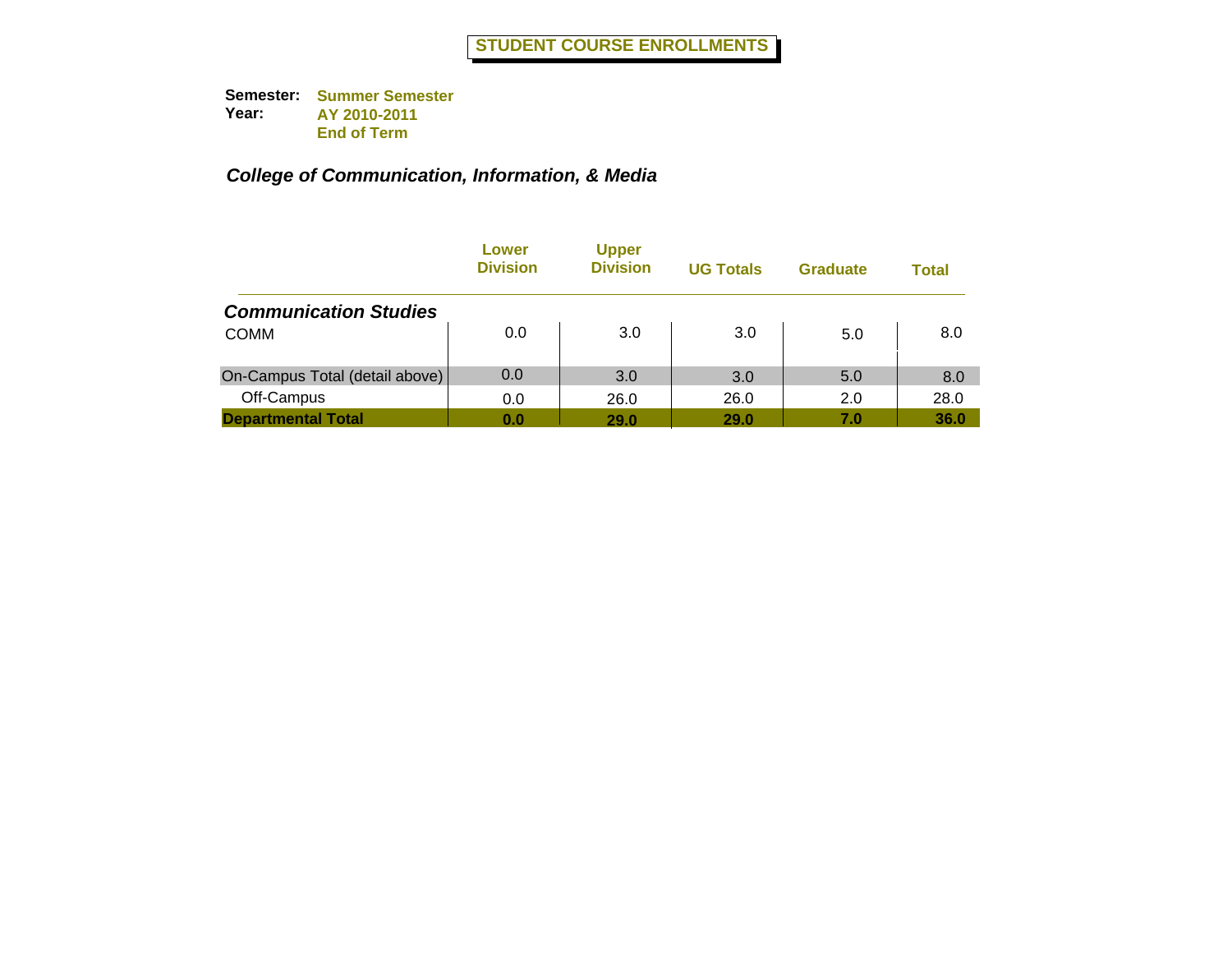|                                | Lower<br><b>Division</b> | <b>Upper</b><br><b>Division</b> | <b>UG Totals</b> | <b>Graduate</b> | <b>Total</b> |
|--------------------------------|--------------------------|---------------------------------|------------------|-----------------|--------------|
| <b>Telecommunications</b>      |                          |                                 |                  |                 |              |
| <b>ICOM</b>                    | 4.0                      | 0.0                             | 4.0              | 0.0             | 4.0          |
| <b>TCOM</b>                    | 0.0                      | 15.0                            | 15.0             | 3.0             | 18.0         |
| <b>THES</b>                    | 0.0                      | 0.0                             | 0.0              | 1.0             | 1.0          |
| On-Campus Total (detail above) | 4.0                      | 15.0                            | 19.0             | 4.0             | 23.0         |
| Off-Campus                     | 0.0                      | 64.0                            | 64.0             | 0.0             | 64.0         |
| <b>Departmental Total</b>      | 4.0                      | 79.0                            | 83.0             | 4.0             | 87.0         |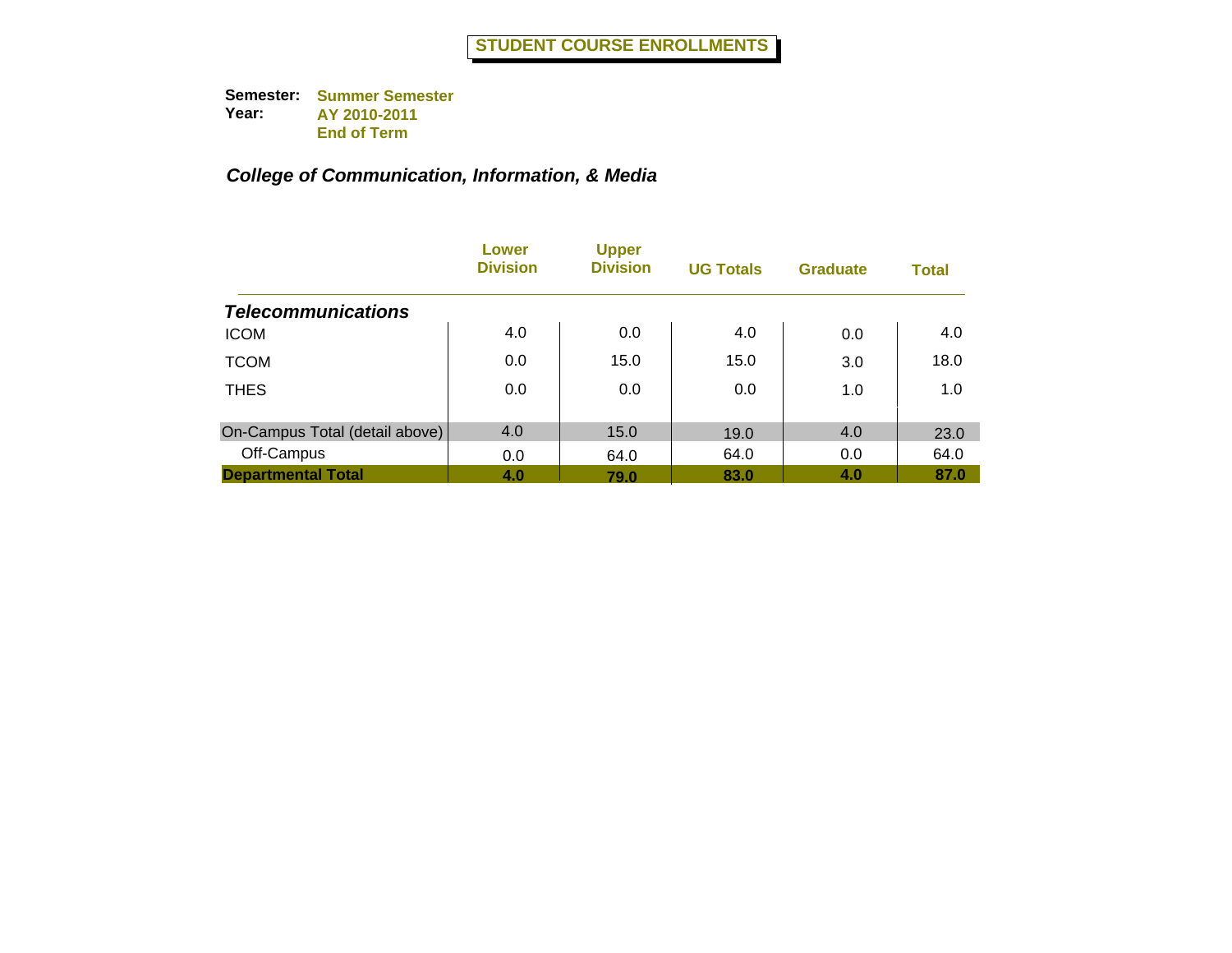## *College of Fine Arts*

|                                | Lower<br><b>Division</b> | <b>Upper</b><br><b>Division</b> | <b>UG Totals</b> | <b>Graduate</b> | <b>Total</b> |
|--------------------------------|--------------------------|---------------------------------|------------------|-----------------|--------------|
| <b>Art</b>                     |                          |                                 |                  |                 |              |
| <b>ART</b>                     | 14.0                     | 1.0                             | 15.0             | 0.0             | 15.0         |
| <b>CRPRJ</b>                   | 0.0                      | 0.0                             | 0.0              | 6.0             | 6.0          |
| <b>MASTR</b>                   | 0.0                      | 0.0                             | 0.0              | 1.0             | 1.0          |
| On-Campus Total (detail above) | 14.0                     | 1.0                             | 15.0             | 7.0             | 22.0         |
| Off-Campus                     | 11.0                     | 3.0                             | 14.0             | 0.0             | 14.0         |
| <b>Departmental Total</b>      | 25.0                     | 4.0                             | <b>29.0</b>      | 7.0             | 36.0         |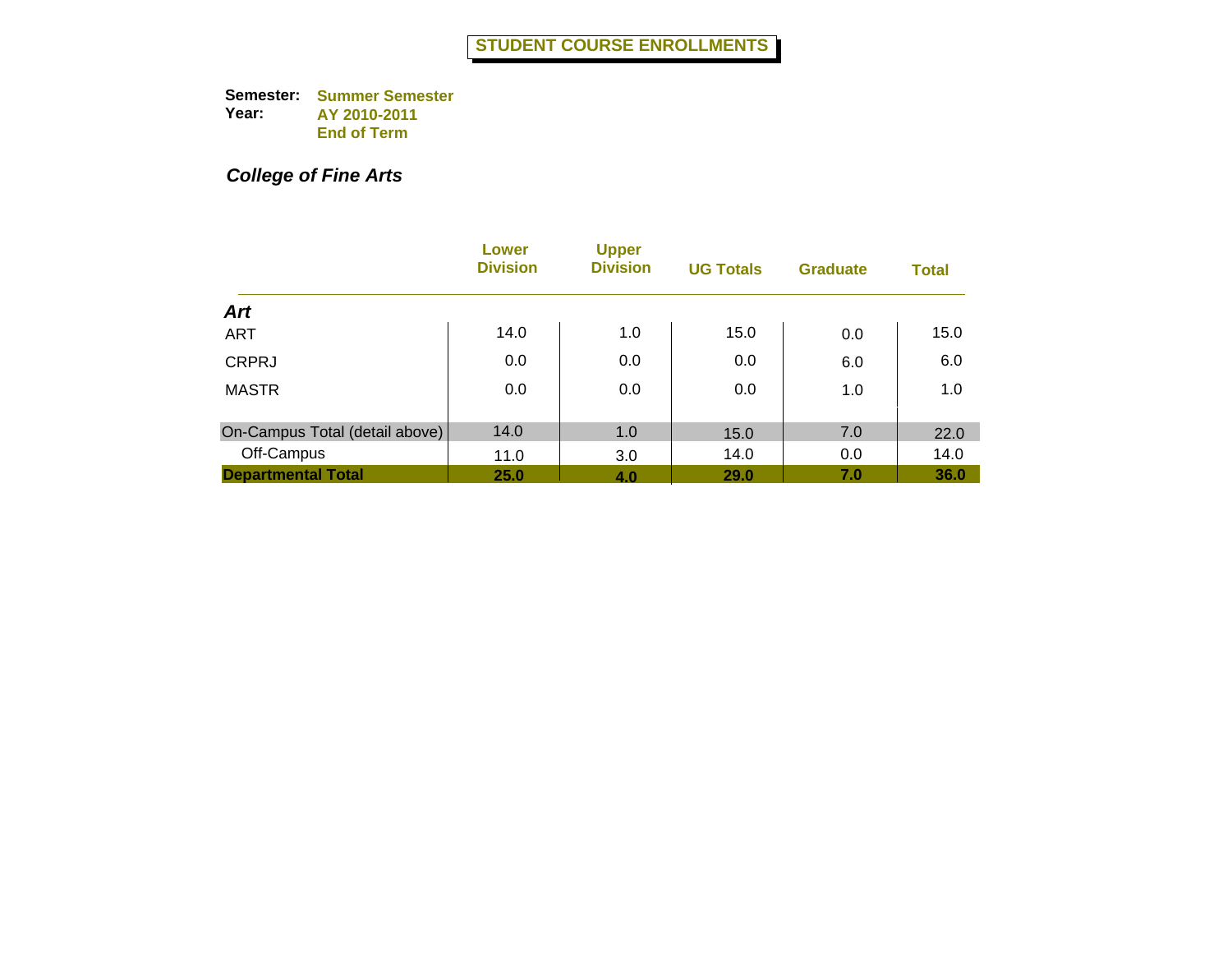## *College of Fine Arts*

|                                | <b>Lower</b><br><b>Division</b> | <b>Upper</b><br><b>Division</b> | <b>UG Totals</b> | <b>Graduate</b> | <b>Total</b> |
|--------------------------------|---------------------------------|---------------------------------|------------------|-----------------|--------------|
| <b>Music</b>                   |                                 |                                 |                  |                 |              |
| <b>DISS</b>                    | 0.0                             | 0.0                             | 0.0              | 1.0             | 1.0          |
| <b>DOC</b>                     | 0.0                             | 0.0                             | 0.0              | 2.0             | 2.0          |
| <b>MASTR</b>                   | 0.0                             | 0.0                             | 0.0              | 2.0             | 2.0          |
| <b>MUHIS</b>                   | 0.0                             | 0.0                             | 0.0              | 12.0            | 12.0         |
| On-Campus Total (detail above) | 0.0                             | 0.0                             | 0.0              | 17.0            | 17.0         |
| Off-Campus                     | 0.0                             | 0.0                             | 0.0              | 44.0            | 44.0         |
| <b>Departmental Total</b>      | 0.0                             | 0.0                             | 0.0              | 61.0            | 61.0         |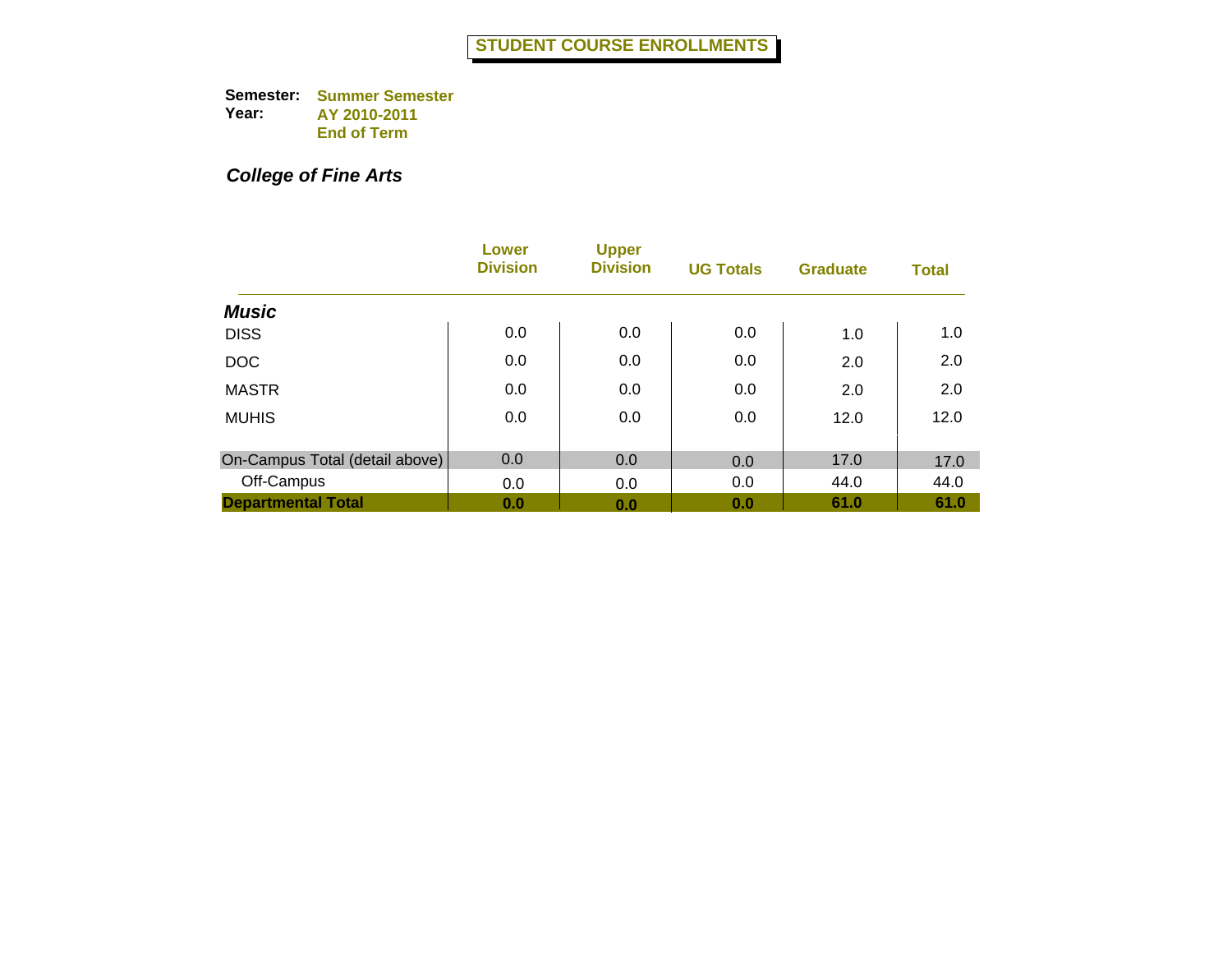*College of Fine Arts*

|                                | Lower<br><b>Division</b> | <b>Upper</b><br><b>Division</b> | <b>UG Totals</b> | <b>Graduate</b> | Total |
|--------------------------------|--------------------------|---------------------------------|------------------|-----------------|-------|
| <b>Theatre &amp; Dance</b>     |                          |                                 |                  |                 |       |
| <b>THEAT</b>                   | 0.0                      | 2.0                             | 2.0              | 0.0             | 2.0   |
| On-Campus Total (detail above) | 0.0                      | 2.0                             | 2.0              | 0.0             | 2.0   |
| Off-Campus                     | 2.0                      | 1.0                             | 3.0              | 0.0             | 3.0   |
| <b>Departmental Total</b>      | 2.0                      | 3.0                             | 5.0              | 0.0             | 5.0   |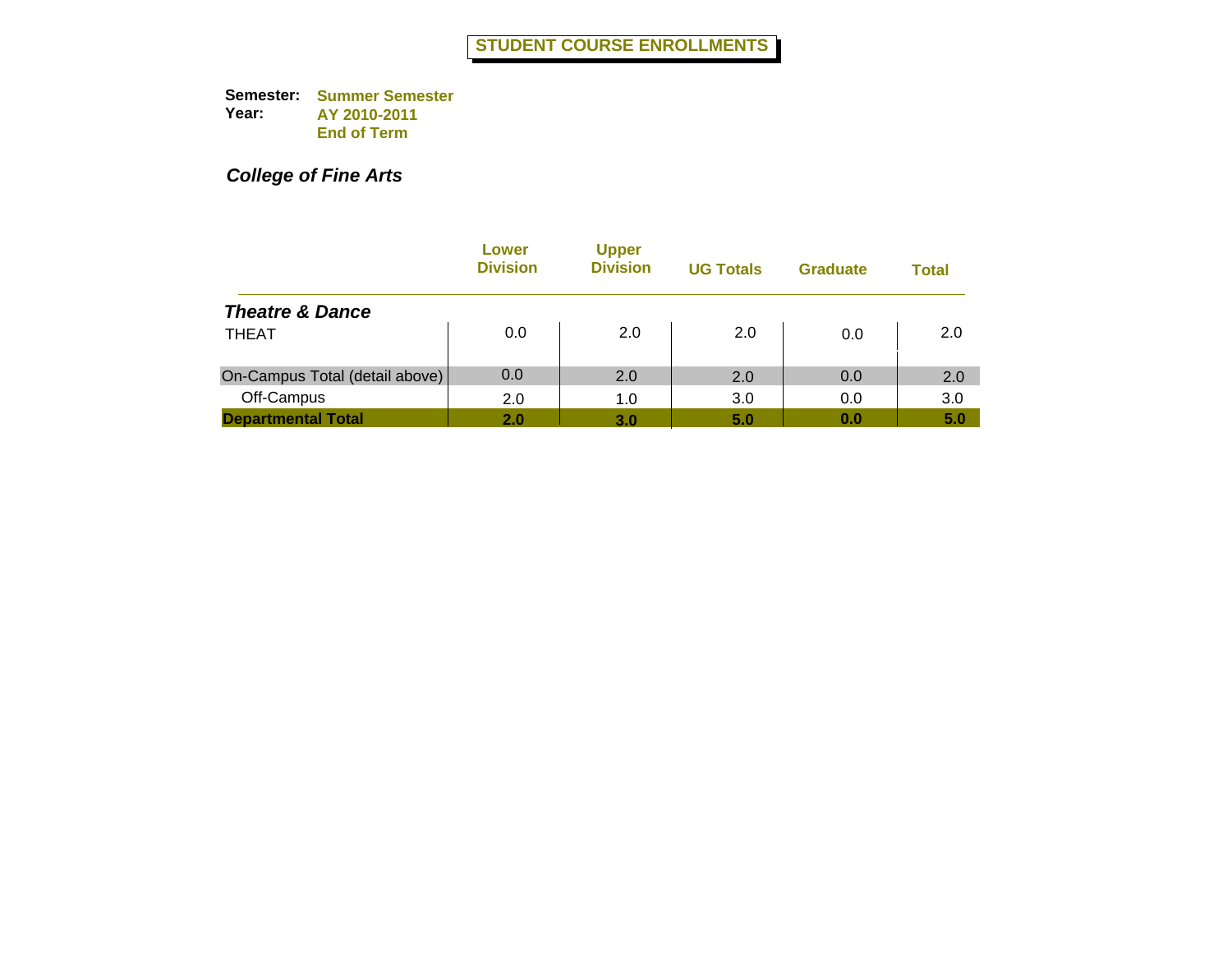|                                | Lower<br><b>Division</b> | <b>Upper</b><br><b>Division</b> | <b>UG Totals</b> | <b>Graduate</b> | <b>Total</b> |
|--------------------------------|--------------------------|---------------------------------|------------------|-----------------|--------------|
| Anthropology                   |                          |                                 |                  |                 |              |
| <b>ANTH</b>                    | 0.0                      | 1.0                             | 1.0              | 0.0             | 1.0          |
| <b>THES</b>                    | 0.0                      | 0.0                             | 0.0              | 1.0             | 1.0          |
| On-Campus Total (detail above) | 0.0                      | 1.0                             | 1.0              | 1.0             | 2.0          |
| Off-Campus                     | 17.0                     | 26.0                            | 43.0             | 7.0             | 50.0         |
| <b>Departmental Total</b>      | 17.0                     | 27.0                            | 44.0             | 8.0             | 52.0         |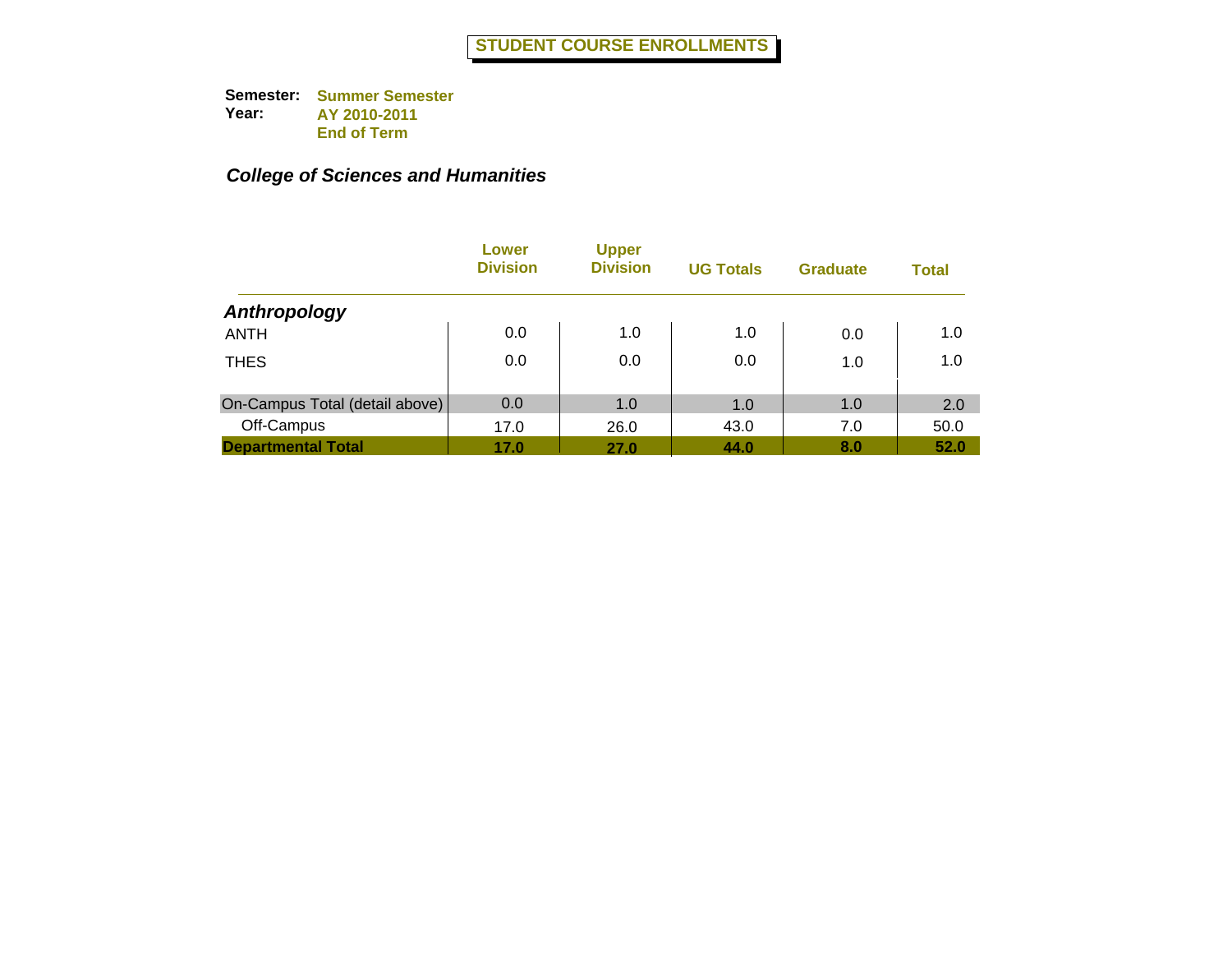|                                | <b>Lower</b><br><b>Division</b> | <b>Upper</b><br><b>Division</b> | <b>UG Totals</b> | <b>Graduate</b> | <b>Total</b> |
|--------------------------------|---------------------------------|---------------------------------|------------------|-----------------|--------------|
| <b>Biology</b>                 |                                 |                                 |                  |                 |              |
| <b>BIO</b>                     | 14.0                            | 2.0                             | 16.0             | 1.0             | 17.0         |
| <b>CRPRJ</b>                   | 0.0                             | 0.0                             | 0.0              | 1.0             | 1.0          |
| <b>DISS</b>                    | 0.0                             | 0.0                             | 0.0              | 1.0             | 1.0          |
| <b>MASTR</b>                   | 0.0                             | 0.0                             | 0.0              | 2.0             | 2.0          |
| <b>RES</b>                     | 0.0                             | 0.0                             | 0.0              | 1.0             | 1.0          |
| On-Campus Total (detail above) | 14.0                            | 2.0                             | 16.0             | 6.0             | 22.0         |
| Off-Campus                     | 5.0                             | 13.0                            | 18.0             | 2.0             | 20.0         |
| <b>Departmental Total</b>      | 19.0                            | 15.0                            | 34.0             | 8.0             | 42.0         |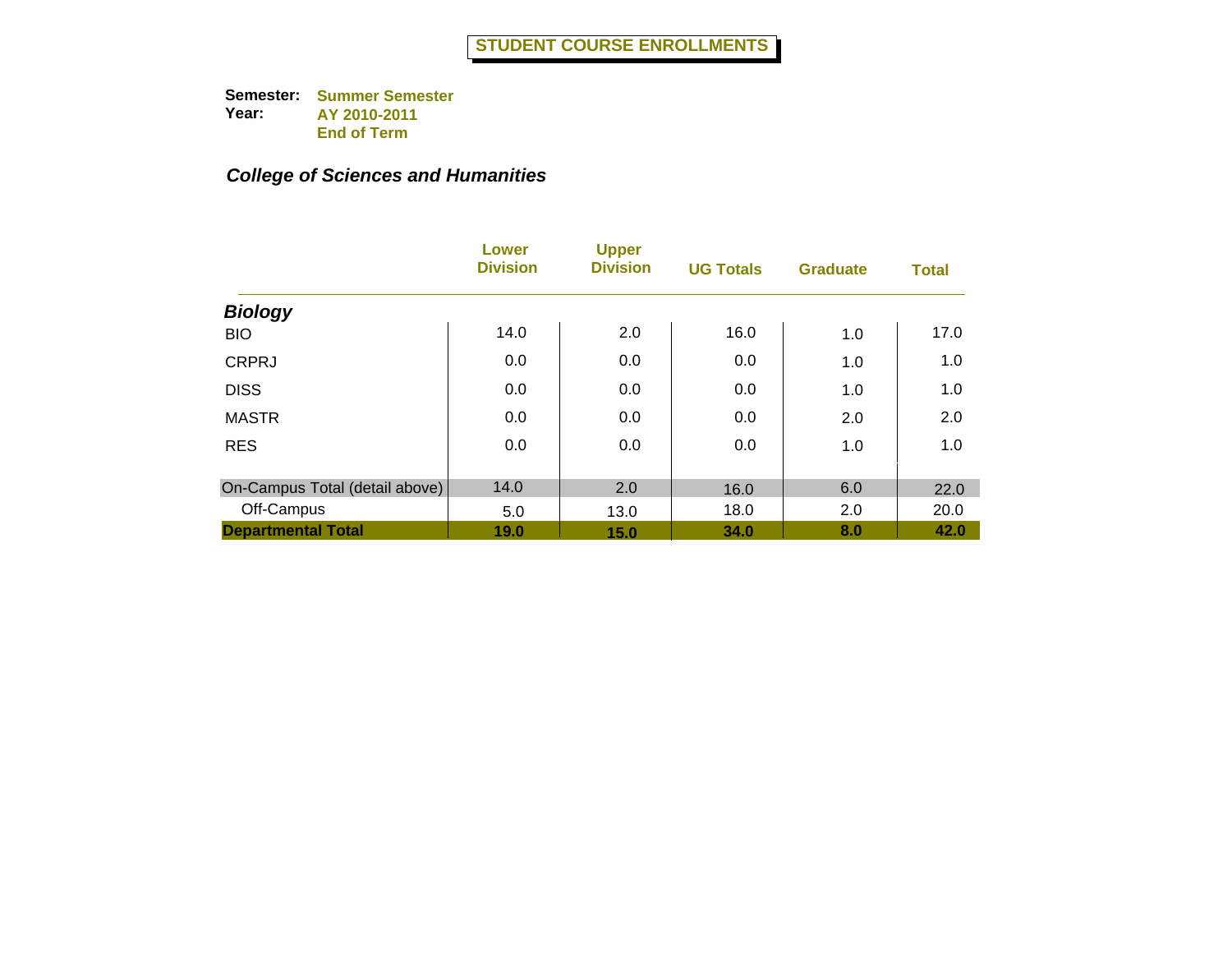|                                | Lower<br><b>Division</b> | <b>Upper</b><br><b>Division</b> | <b>UG Totals</b> | <b>Graduate</b> | <b>Total</b> |
|--------------------------------|--------------------------|---------------------------------|------------------|-----------------|--------------|
| <b>Chemistry</b>               |                          |                                 |                  |                 |              |
| <b>CHEM</b>                    | 22.0                     | 0.0                             | 22.0             | 0.0             | 22.0         |
| On-Campus Total (detail above) | 22.0                     | 0.0                             | 22.0             | 0.0             | 22.0         |
| Off-Campus                     | 17.0                     | 0.0                             | 17.0             | 0.0             | 17.0         |
| <b>Departmental Total</b>      | <b>39.0</b>              | 0.0                             | 39.0             | 0.0             | 39.0         |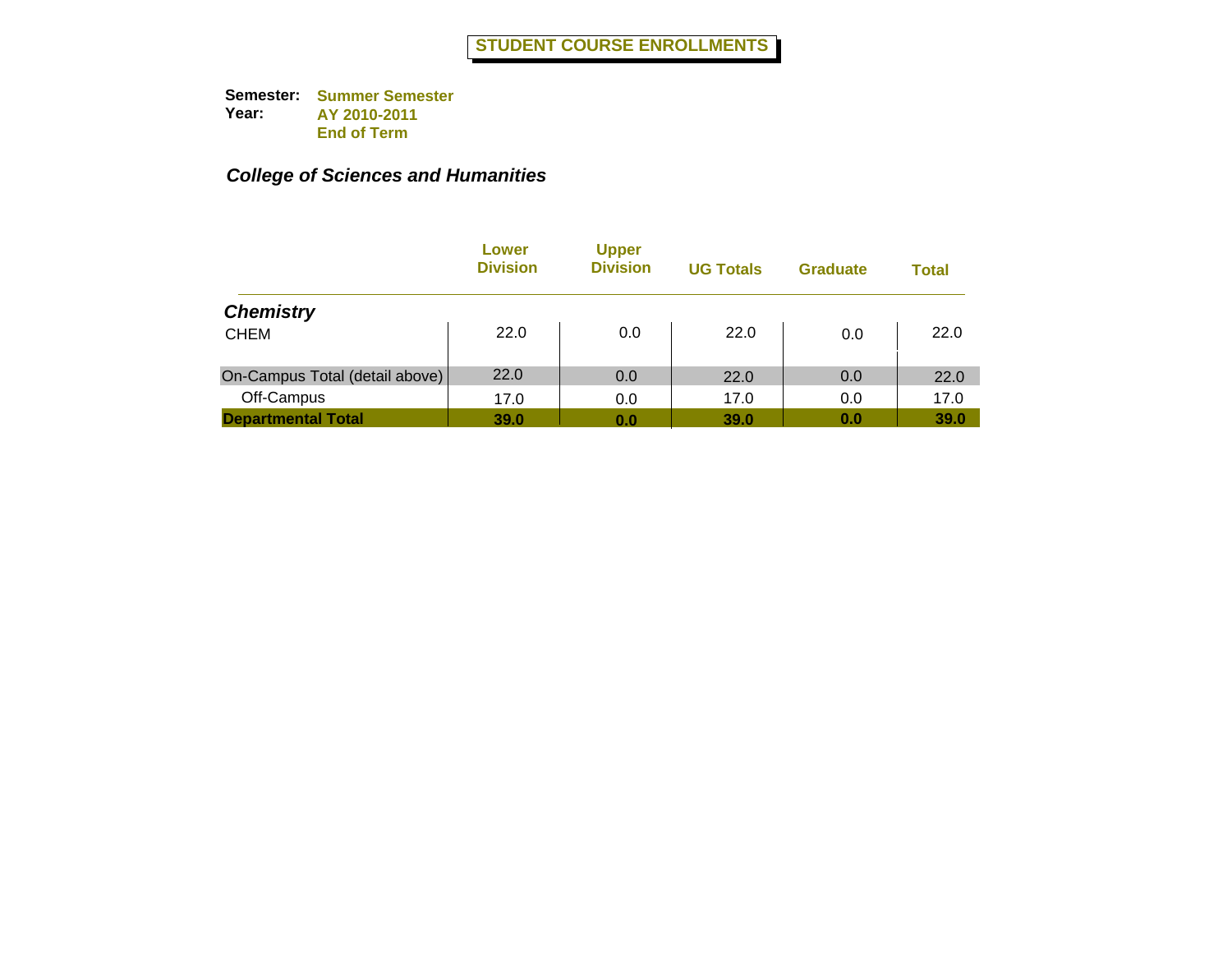|                                           | Lower<br><b>Division</b> | <b>Upper</b><br><b>Division</b> | <b>UG Totals</b> | <b>Graduate</b> | Total |
|-------------------------------------------|--------------------------|---------------------------------|------------------|-----------------|-------|
| <b>Criminal Justice &amp; Criminology</b> |                          |                                 |                  |                 |       |
| <b>CJC</b>                                | 16.0                     | 81.0                            | 97.0             | 4.0             | 101.0 |
| On-Campus Total (detail above)            | 16.0                     | 81.0                            | 97.0             | 4.0             | 101.0 |
| Off-Campus                                | 0.0                      | 0.0                             | 0.0              | 0.0             | 0.0   |
| <b>Departmental Total</b>                 | 16.0                     | 81.0                            | 97.0             | 4.0             | 101.0 |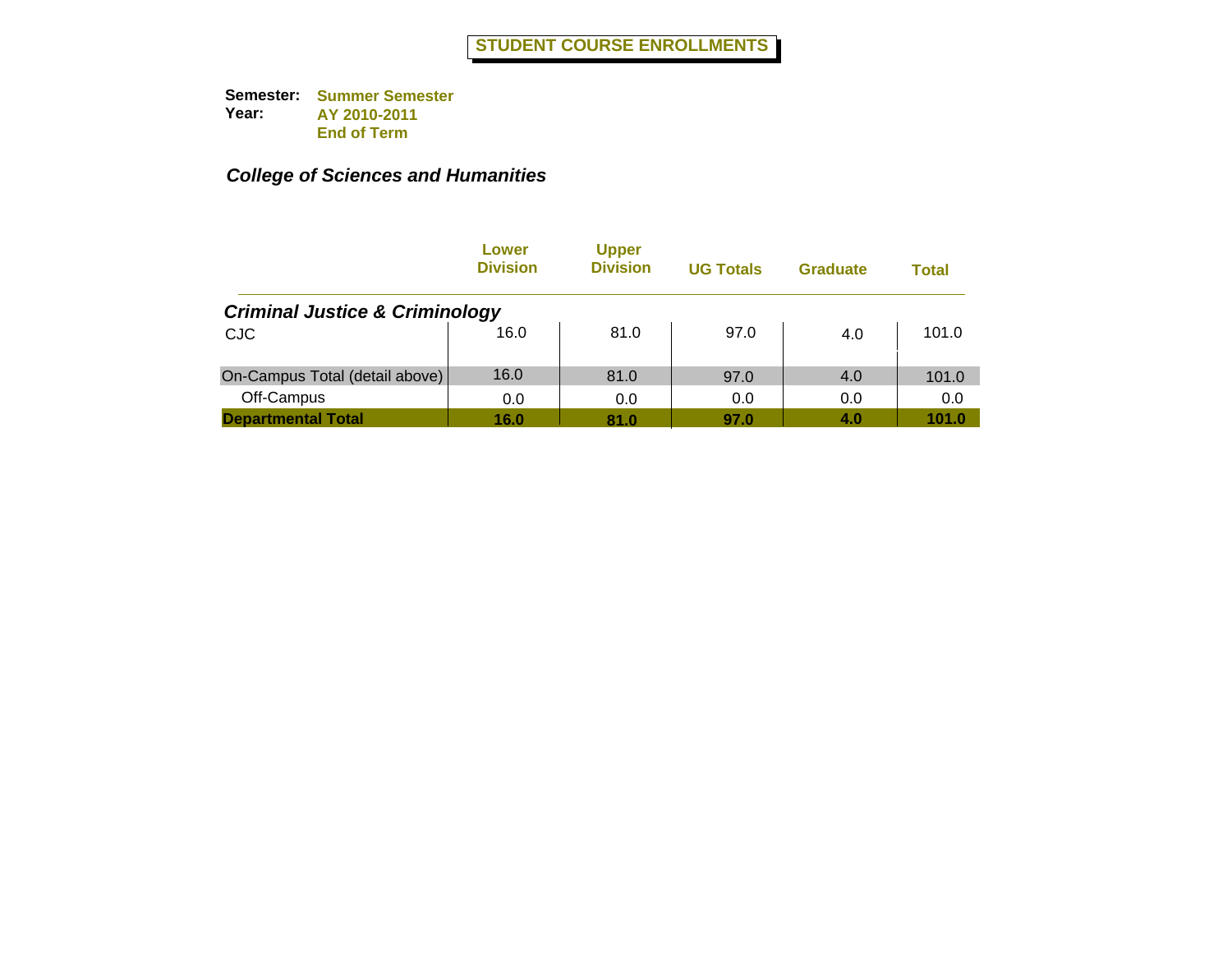|                                | Lower<br><b>Division</b> | <b>Upper</b><br><b>Division</b> | <b>UG Totals</b> | <b>Graduate</b> | <b>Total</b> |
|--------------------------------|--------------------------|---------------------------------|------------------|-----------------|--------------|
| <b>Computer Science</b>        |                          |                                 |                  |                 |              |
| <b>CS</b>                      | 0.0                      | 4.0                             | 4.0              | 31.0            | 35.0         |
| <b>THES</b>                    | 0.0                      | 0.0                             | 0.0              | 1.0             | 1.0          |
| On-Campus Total (detail above) | 0.0                      | 4.0                             | 4.0              | 32.0            | 36.0         |
| Off-Campus                     | 0.0                      | 0.0                             | 0.0              | 1.0             | 1.0          |
| <b>Departmental Total</b>      | 0.0                      | 4.0                             | 4.0              | 33.0            | 37.0         |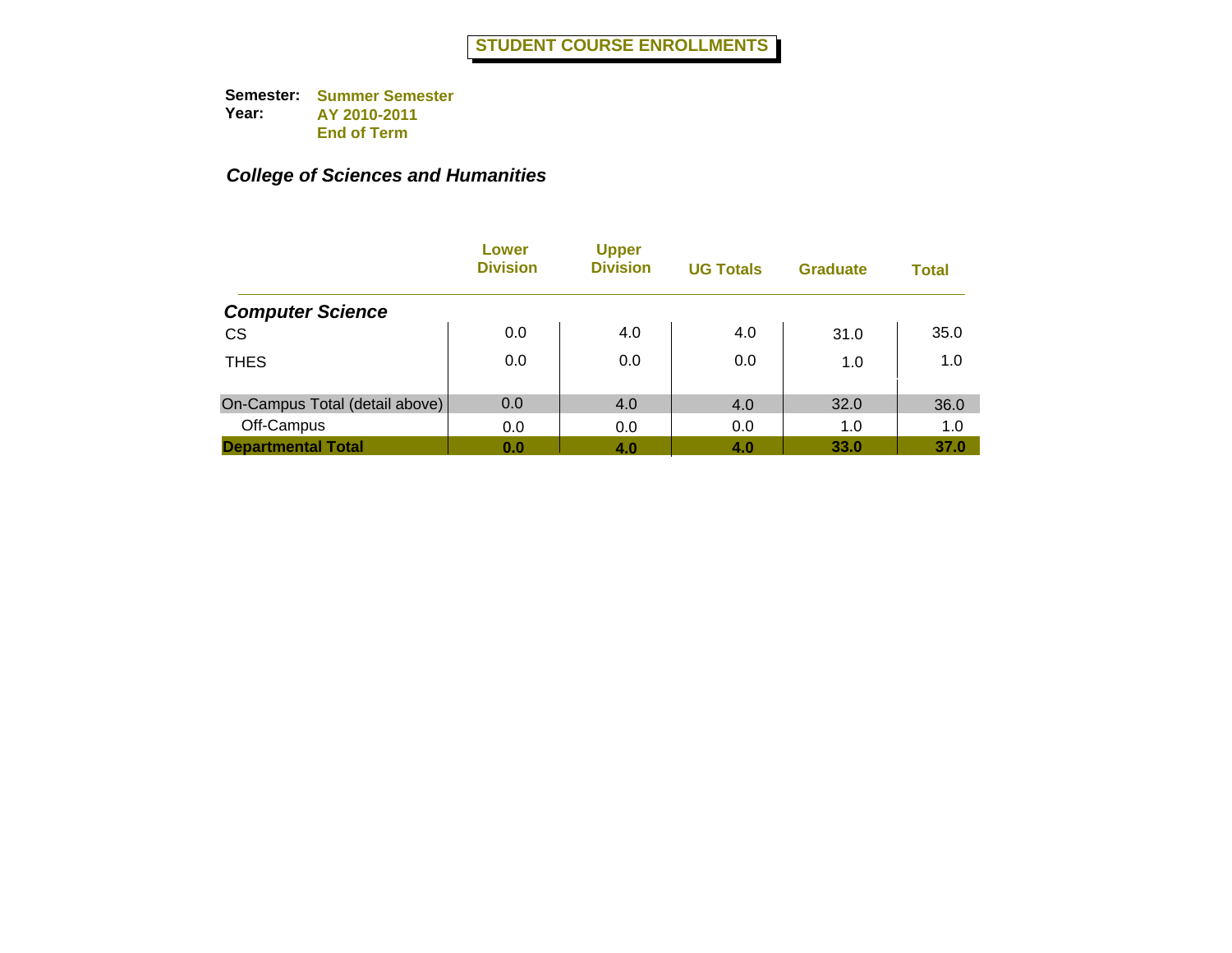|                                | Lower<br><b>Division</b> | <b>Upper</b><br><b>Division</b> | <b>UG Totals</b> | <b>Graduate</b> | <b>Total</b> |
|--------------------------------|--------------------------|---------------------------------|------------------|-----------------|--------------|
| <b>English</b>                 |                          |                                 |                  |                 |              |
| <b>DISS</b>                    | 0.0                      | 0.0                             | 0.0              | 2.0             | 2.0          |
| <b>DOC</b>                     | 0.0                      | 0.0                             | 0.0              | 2.0             | 2.0          |
| <b>ENEFL</b>                   | 10.0                     | 0.0                             | 10.0             | 0.0             | 10.0         |
| <b>ENG</b>                     | 107.0                    | 287.0                           | 394.0            | 0.0             | 394.0        |
| <b>ENIEI</b>                   | 6.0                      | 0.0                             | 6.0              | 0.0             | 6.0          |
| IEI                            | 532.0                    | 0.0                             | 532.0            | 0.0             | 532.0        |
| <b>MASTR</b>                   | 0.0                      | 0.0                             | 0.0              | 1.0             | 1.0          |
| On-Campus Total (detail above) | 655.0                    | 287.0                           | 942.0            | 5.0             | 947.0        |
| Off-Campus                     | 1.0                      | 70.0                            | 71.0             | 1.0             | 72.0         |
| <b>Departmental Total</b>      | 656.0                    | 357.0                           | 1013.0           | 6.0             | 1019.0       |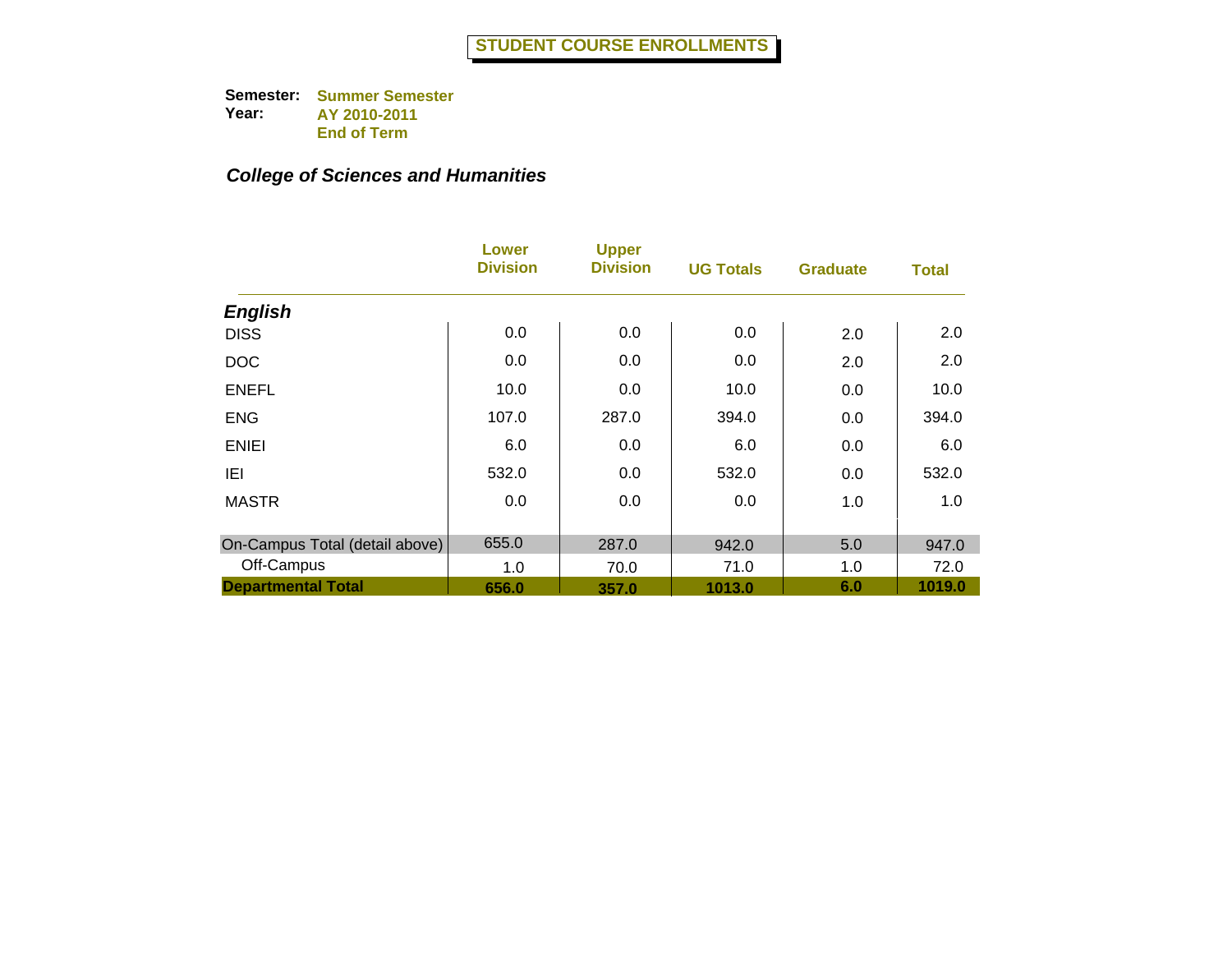|                                        | Lower<br><b>Division</b> | <b>Upper</b><br><b>Division</b> | <b>UG Totals</b> | <b>Graduate</b> | <b>Total</b> |
|----------------------------------------|--------------------------|---------------------------------|------------------|-----------------|--------------|
| <b>Modern Languages &amp; Classics</b> |                          |                                 |                  |                 |              |
| FL                                     | 0.0                      | 0.0                             | 0.0              | 1.0             | 1.0          |
| <b>GER</b>                             | 19.0                     | 1.0                             | 20.0             | 0.0             | 20.0         |
| On-Campus Total (detail above)         | 19.0                     | 1.0                             | 20.0             | 1.0             | 21.0         |
| Off-Campus                             | 0.0                      | 1.0                             | 1.0              | 0.0             | 1.0          |
| <b>Departmental Total</b>              | 19.0                     | 2.0                             | 21.0             | 1.0             | 22.0         |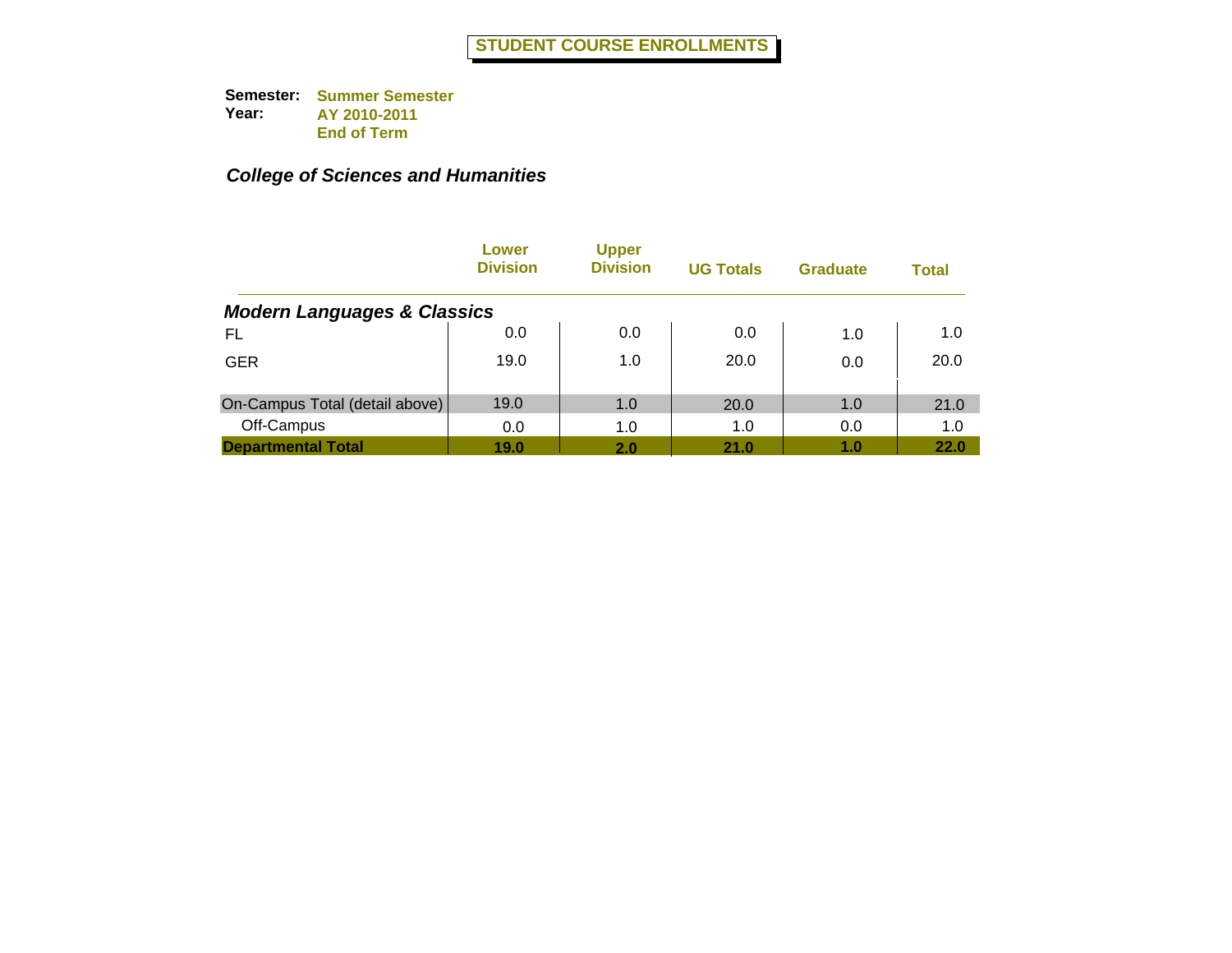|                                | Lower<br><b>Division</b> | <b>Upper</b><br><b>Division</b> | <b>UG Totals</b> | <b>Graduate</b> | Total |
|--------------------------------|--------------------------|---------------------------------|------------------|-----------------|-------|
| Geography                      |                          |                                 |                  |                 |       |
| <b>GEOG</b>                    | 0.0                      | 1.0                             | 1.0              | 2.0             | 3.0   |
| On-Campus Total (detail above) | 0.0                      | 1.0                             | 1.0              | 2.0             | 3.0   |
| Off-Campus                     | 0.0                      | 0.0                             | 0.0              | 0.0             | 0.0   |
| <b>Departmental Total</b>      | 0.0                      | 1.0                             | 1.0              | 2.0             | 3.0   |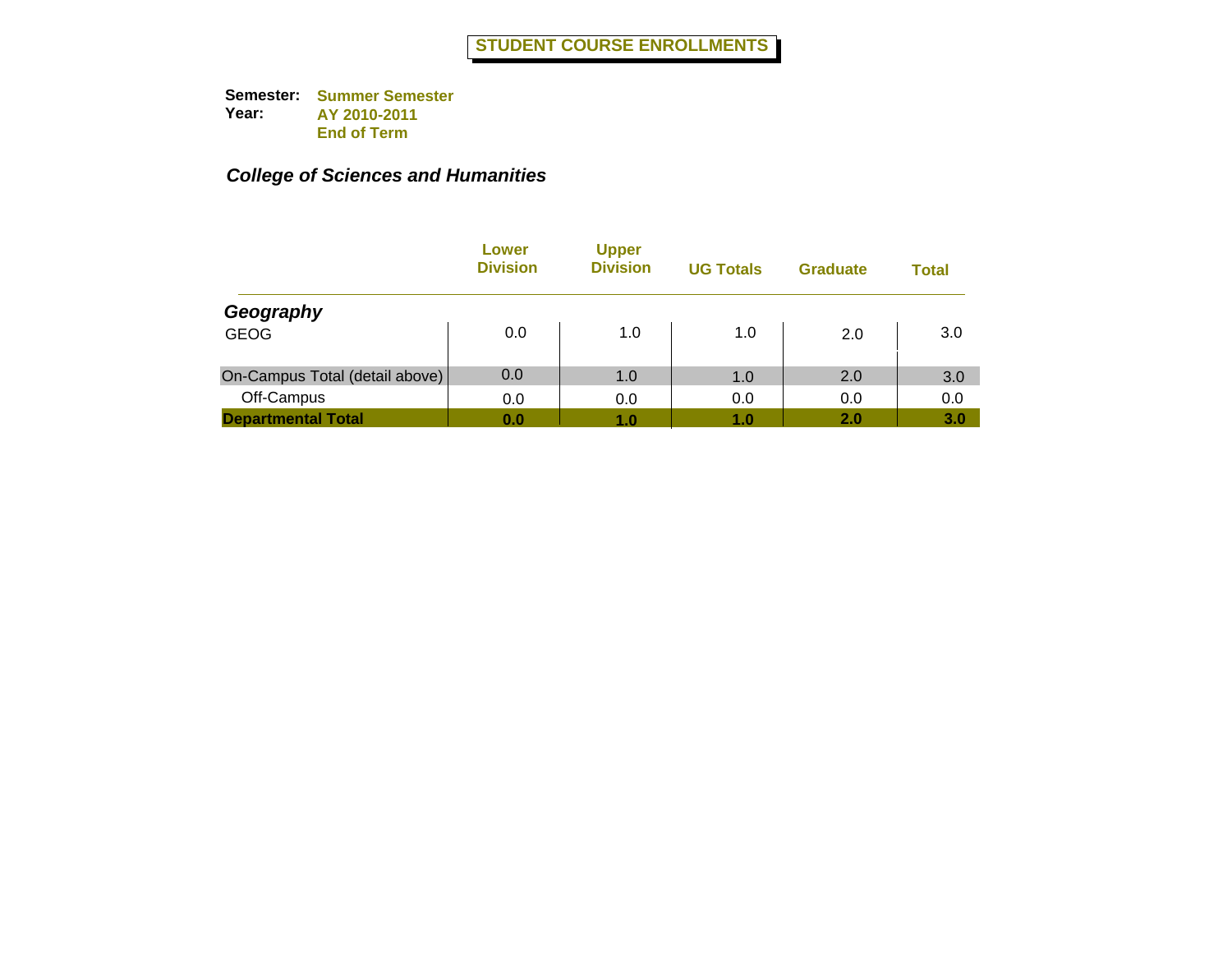|                                | Lower<br><b>Division</b> | <b>Upper</b><br><b>Division</b> | <b>UG Totals</b> | <b>Graduate</b> | <b>Total</b> |
|--------------------------------|--------------------------|---------------------------------|------------------|-----------------|--------------|
| Geology                        |                          |                                 |                  |                 |              |
| <b>MASTR</b>                   | 0.0                      | 0.0                             | 0.0              | 1.0             | 1.0          |
| <b>THES</b>                    | 0.0                      | 0.0                             | 0.0              | 1.0             | 1.0          |
| On-Campus Total (detail above) | 0.0                      | 0.0                             | 0.0              | 2.0             | 2.0          |
| Off-Campus                     | 0.0                      | 32.0                            | 32.0             | 1.0             | 33.0         |
| <b>Departmental Total</b>      | 0.0                      | 32.0                            | 32.0             | 3.0             | 35.0         |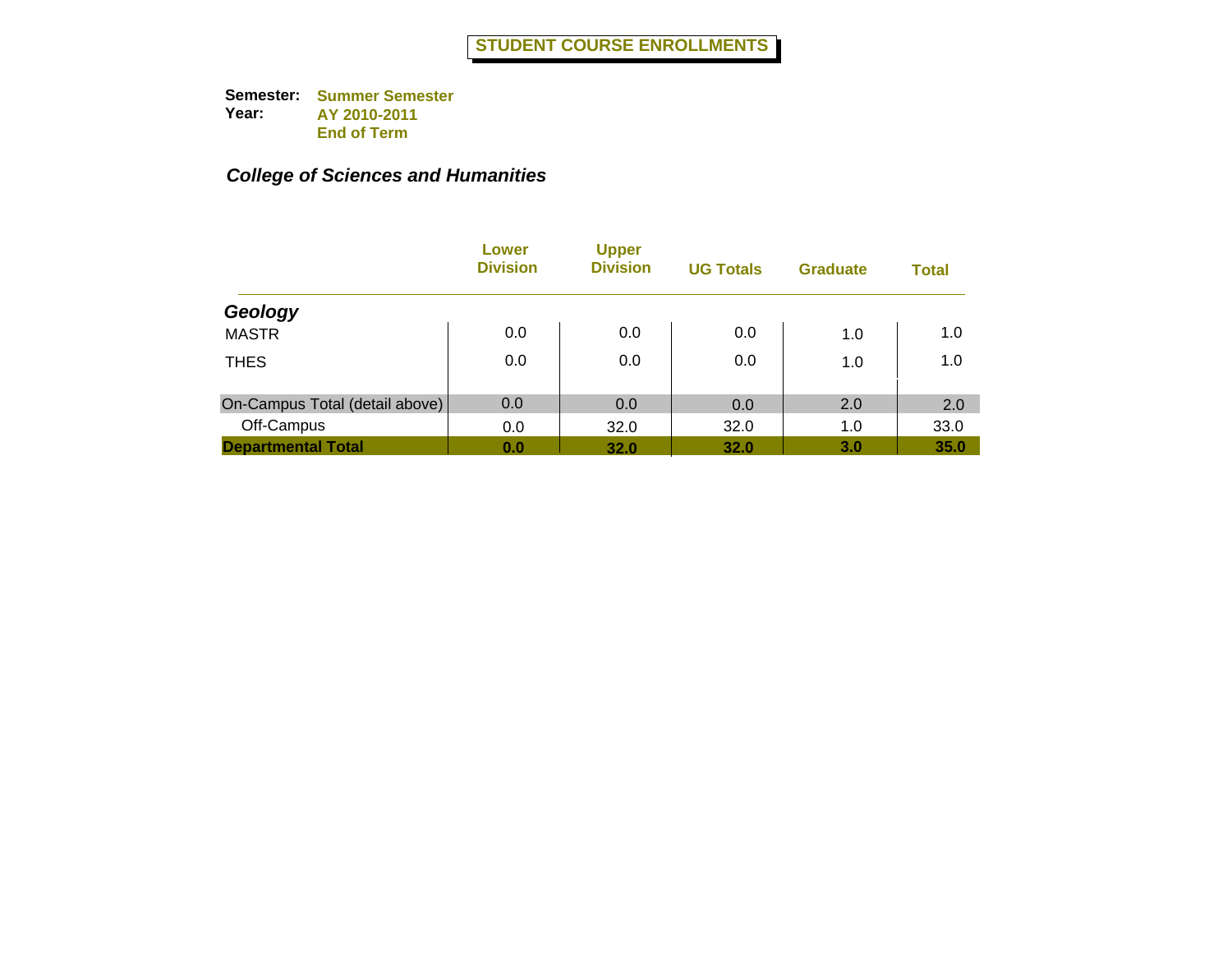|                                | Lower<br><b>Division</b> | <b>Upper</b><br><b>Division</b> | <b>UG Totals</b> | <b>Graduate</b> | <b>Total</b> |
|--------------------------------|--------------------------|---------------------------------|------------------|-----------------|--------------|
| <b>History</b>                 |                          |                                 |                  |                 |              |
| <b>HIST</b>                    | 0.0                      | 1.0                             | 1.0              | 2.0             | 3.0          |
| <b>MASTR</b>                   | 0.0                      | 0.0                             | 0.0              | 1.0             | 1.0          |
| SS                             | 0.0                      | 0.0                             | 0.0              | 1.0             | 1.0          |
| On-Campus Total (detail above) | 0.0                      | 1.0                             | 1.0              | 4.0             | 5.0          |
| Off-Campus                     | 1.0                      | 6.0                             | 7.0              | 0.0             | 7.0          |
| <b>Departmental Total</b>      | 1.0                      | 7.0                             | 8.0              | 4.0             | 12.0         |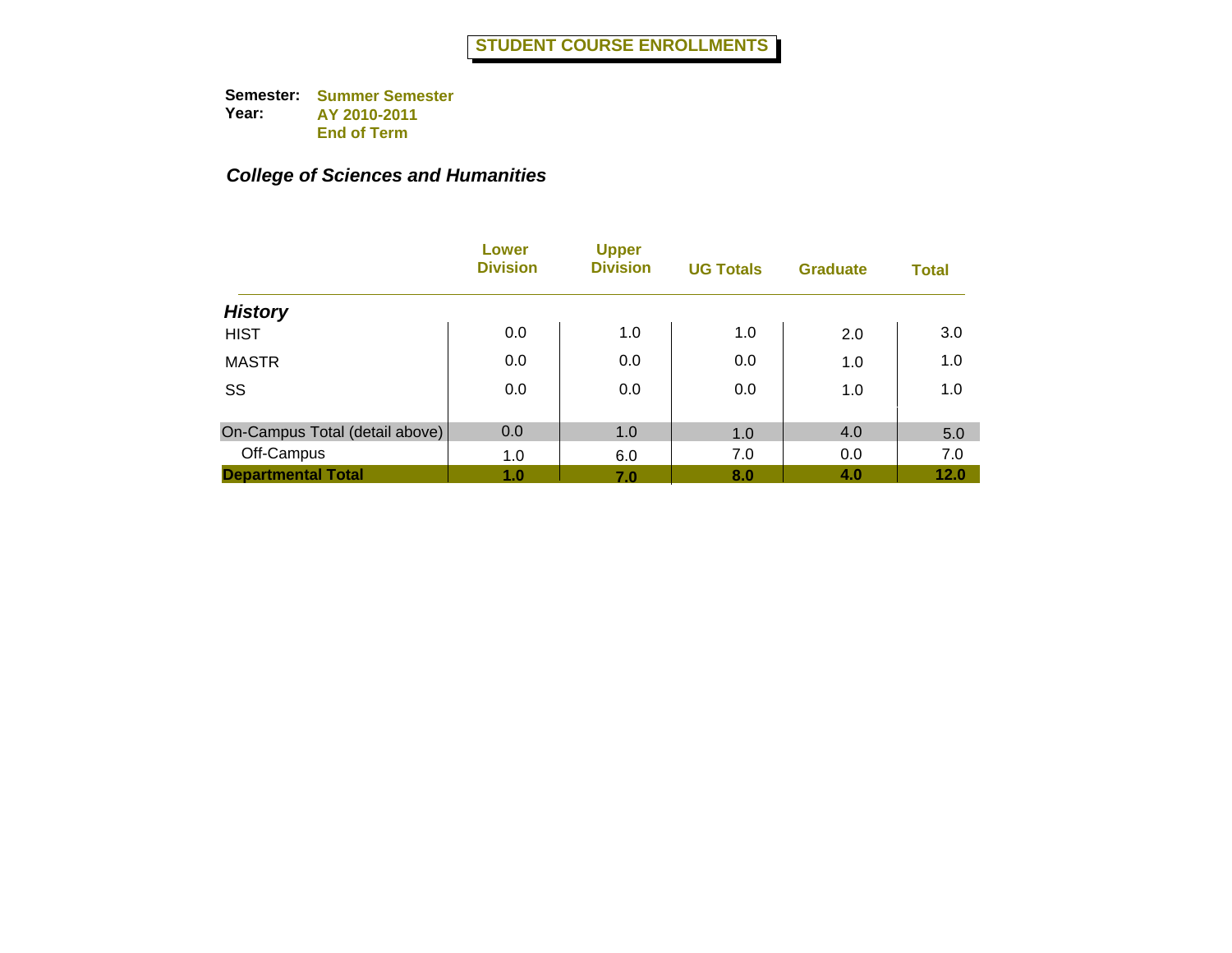|                                | Lower<br><b>Division</b> | <b>Upper</b><br><b>Division</b> | <b>UG Totals</b> | <b>Graduate</b> | Total |
|--------------------------------|--------------------------|---------------------------------|------------------|-----------------|-------|
| <b>Mathematical Sciences</b>   |                          |                                 |                  |                 |       |
| <b>MATHS</b>                   | 42.0                     | 0.0                             | 42.0             | 7.0             | 49.0  |
| On-Campus Total (detail above) | 42.0                     | 0.0                             | 42.0             | 7.0             | 49.0  |
| Off-Campus                     | 1.0                      | 0.0                             | 1.0              | 15.0            | 16.0  |
| <b>Departmental Total</b>      | 43.0                     | 0.0                             | 43.0             | <b>22.0</b>     | 65.0  |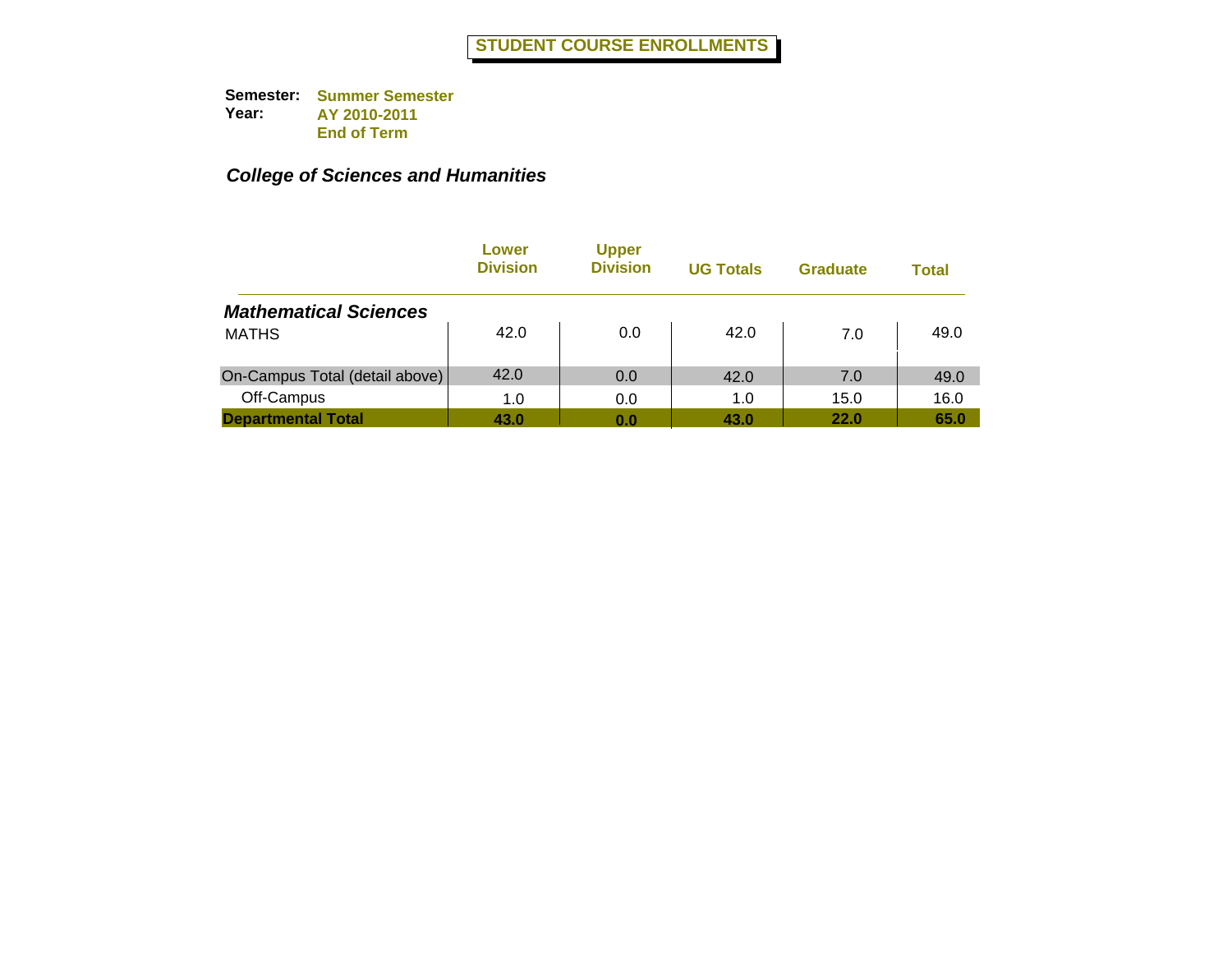|                                | Lower<br><b>Division</b> | <b>Upper</b><br><b>Division</b> | <b>UG Totals</b> | <b>Graduate</b> | <b>Total</b> |
|--------------------------------|--------------------------|---------------------------------|------------------|-----------------|--------------|
| <b>Natural Resources</b>       |                          |                                 |                  |                 |              |
| ID                             | 0.0                      | 0.0                             | 0.0              | 1.0             | 1.0          |
| <b>NREM</b>                    | 0.0                      | 12.0                            | 12.0             | 5.0             | 17.0         |
| <b>THES</b>                    | 0.0                      | 0.0                             | 0.0              | 2.0             | 2.0          |
| On-Campus Total (detail above) | 0.0                      | 12.0                            | 12.0             | 8.0             | 20.0         |
| Off-Campus                     | 0.0                      | 38.0                            | 38.0             | 8.0             | 46.0         |
| <b>Departmental Total</b>      | 0.0                      | 50.0                            | 50.0             | 16.0            | 66.0         |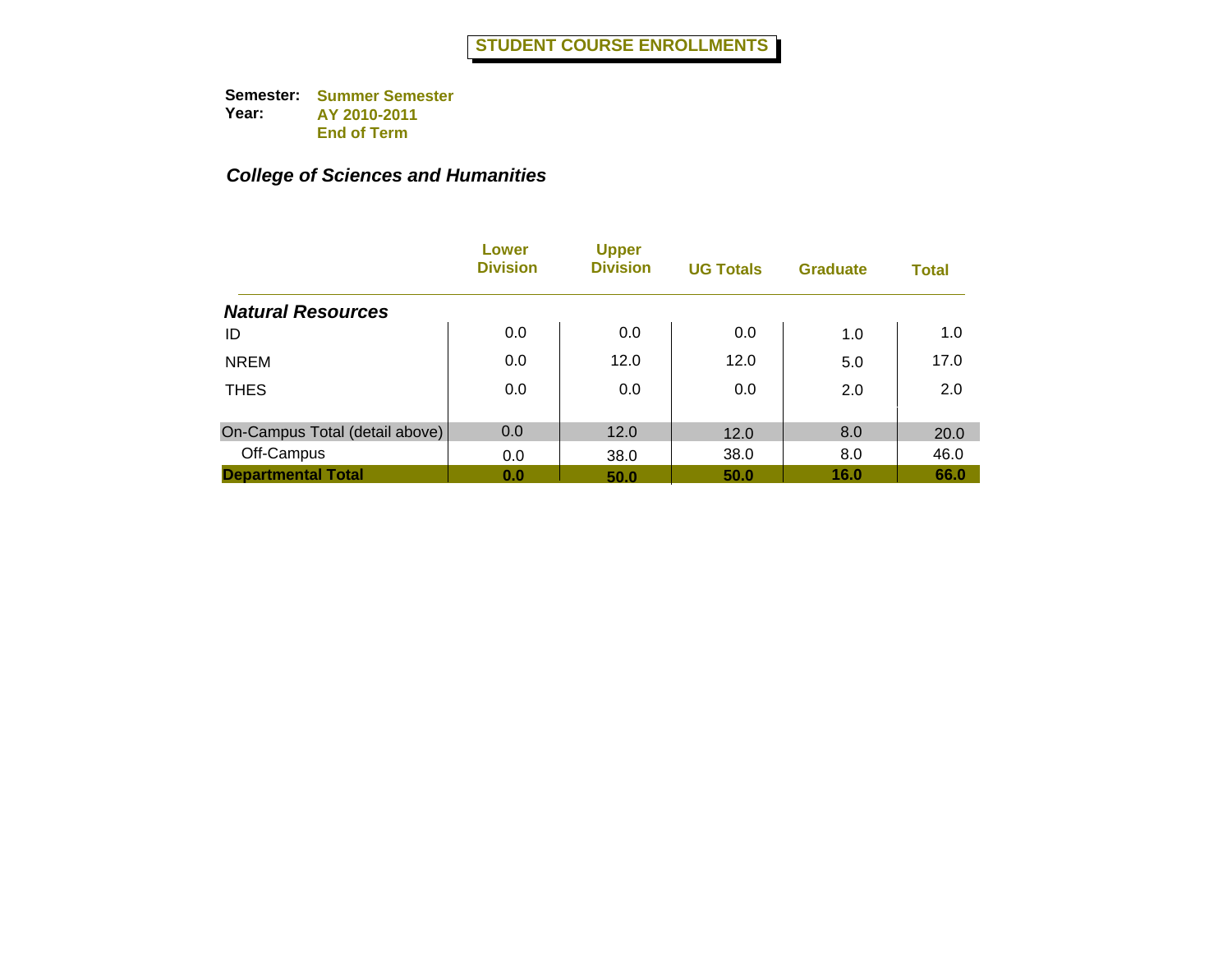|                                        | Lower<br><b>Division</b> | <b>Upper</b><br><b>Division</b> | <b>UG Totals</b> | <b>Graduate</b> | <b>Total</b> |
|----------------------------------------|--------------------------|---------------------------------|------------------|-----------------|--------------|
| <b>Physiology &amp; Health Science</b> |                          |                                 |                  |                 |              |
| <b>HSC</b>                             | 0.0                      | 25.0                            | 25.0             | 0.0             | 25.0         |
| <b>MASTR</b>                           | 0.0                      | 0.0                             | 0.0              | 1.0             | 1.0          |
| <b>PHYSL</b>                           | 10.0                     | 0.0                             | 10.0             | 1.0             | 11.0         |
| <b>THES</b>                            | 0.0                      | 0.0                             | 0.0              | 2.0             | 2.0          |
| On-Campus Total (detail above)         | 10.0                     | 25.0                            | 35.0             | 4.0             | 39.0         |
| Off-Campus                             | 110.0                    | 18.0                            | 128.0            | 18.0            | 146.0        |
| <b>Departmental Total</b>              | 120.0                    | 43.0                            | 163.0            | 22.0            | 185.0        |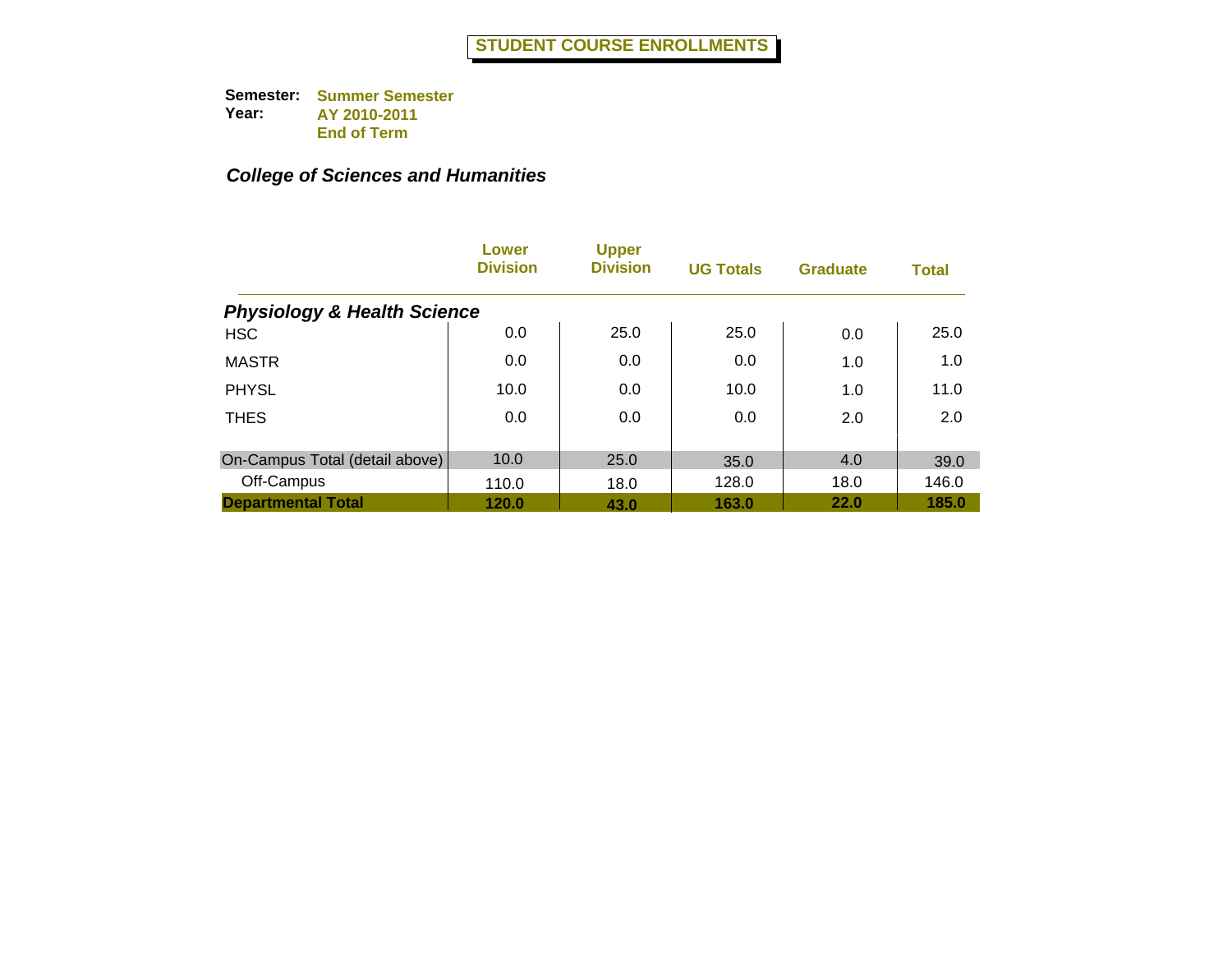|                                | Lower<br><b>Division</b> | <b>Upper</b><br><b>Division</b> | <b>UG Totals</b> | <b>Graduate</b> | Total |
|--------------------------------|--------------------------|---------------------------------|------------------|-----------------|-------|
| <b>Political Science</b>       |                          |                                 |                  |                 |       |
| <b>POLS</b>                    | 0.0                      | 15.0                            | 15.0             | 5.0             | 20.0  |
| On-Campus Total (detail above) | 0.0                      | 15.0                            | 15.0             | 5.0             | 20.0  |
| Off-Campus                     | 1.0                      | 18.0                            | 19.0             | 1.0             | 20.0  |
| <b>Departmental Total</b>      | 1.0                      | 33.0                            | 34.0             | 6.0             | 40.0  |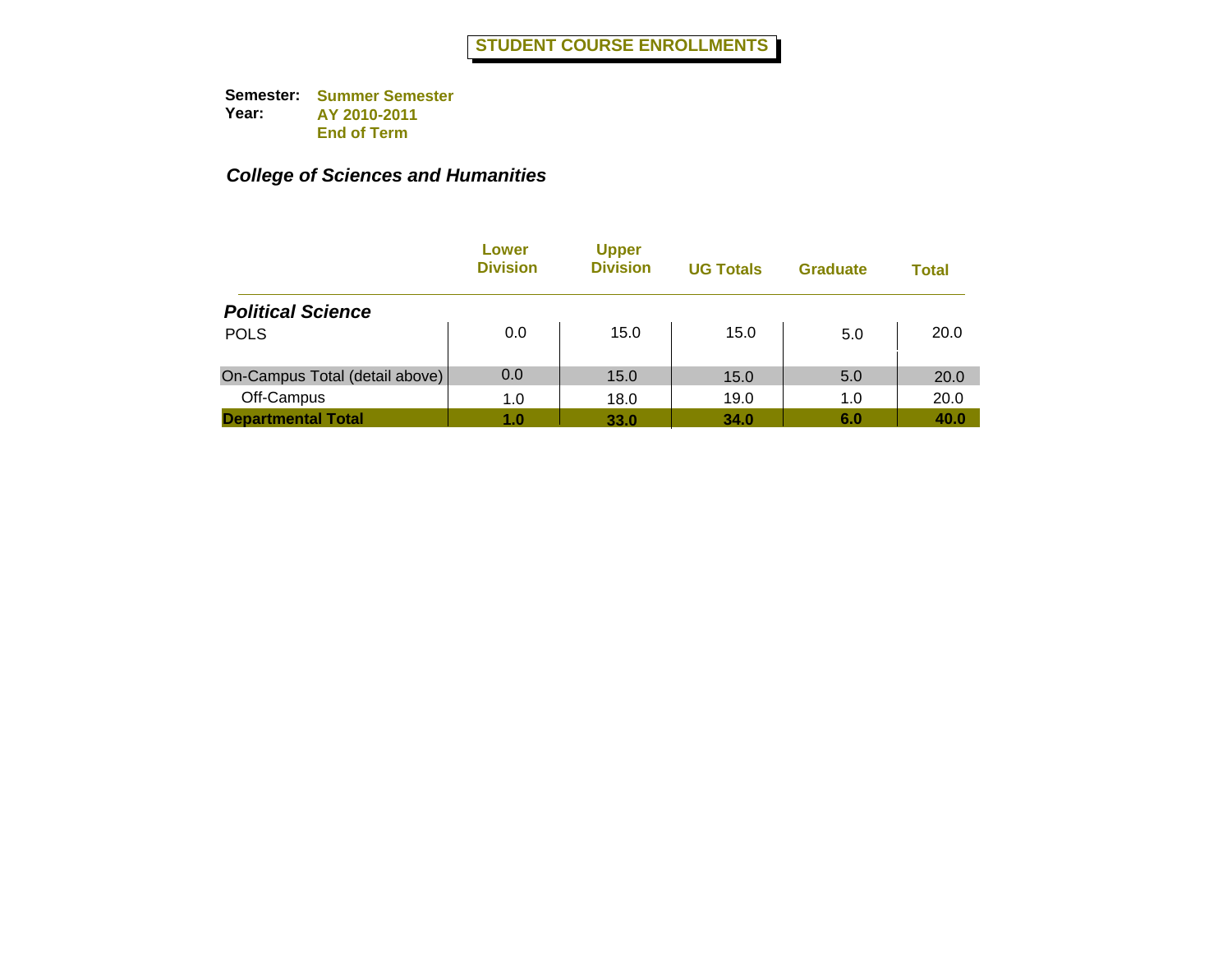|                                | Lower<br><b>Division</b> | <b>Upper</b><br><b>Division</b> | <b>UG Totals</b> | <b>Graduate</b> | Total |
|--------------------------------|--------------------------|---------------------------------|------------------|-----------------|-------|
| <b>Psychological Science</b>   |                          |                                 |                  |                 |       |
| <b>PSYSC</b>                   | 0.0                      | 12.0                            | 12.0             | 3.0             | 15.0  |
| On-Campus Total (detail above) | 0.0                      | 12.0                            | 12.0             | 3.0             | 15.0  |
| Off-Campus                     | 1.0                      | 0.0                             | 1.0              | 0.0             | 1.0   |
| <b>Departmental Total</b>      | 1.0                      | 12.0                            | 13.0             | 3.0             | 16.0  |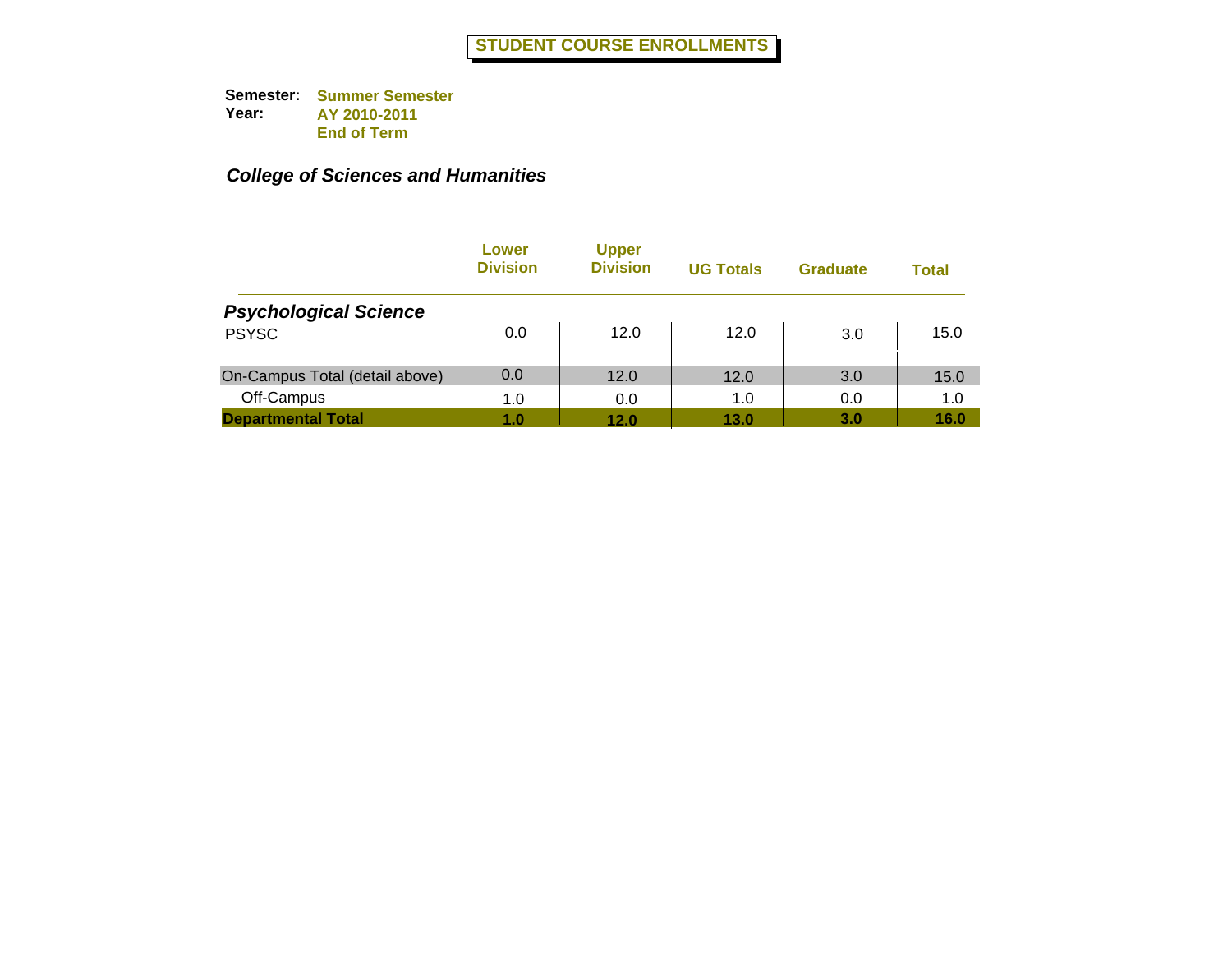|                                | Lower<br><b>Division</b> | <b>Upper</b><br><b>Division</b> | <b>UG Totals</b> | <b>Graduate</b> | Total |
|--------------------------------|--------------------------|---------------------------------|------------------|-----------------|-------|
| Sociology                      |                          |                                 |                  |                 |       |
| <b>SOC</b>                     | 0.0                      | 0.0                             | 0.0              | 6.0             | 6.0   |
| On-Campus Total (detail above) | 0.0                      | 0.0                             | 0.0              | 6.0             | 6.0   |
| Off-Campus                     | 7.0                      | 0.0                             | 7.0              | 0.0             | 7.0   |
| <b>Departmental Total</b>      | 7.0                      | 0.0                             | 7.0              | 6.0             | 13.0  |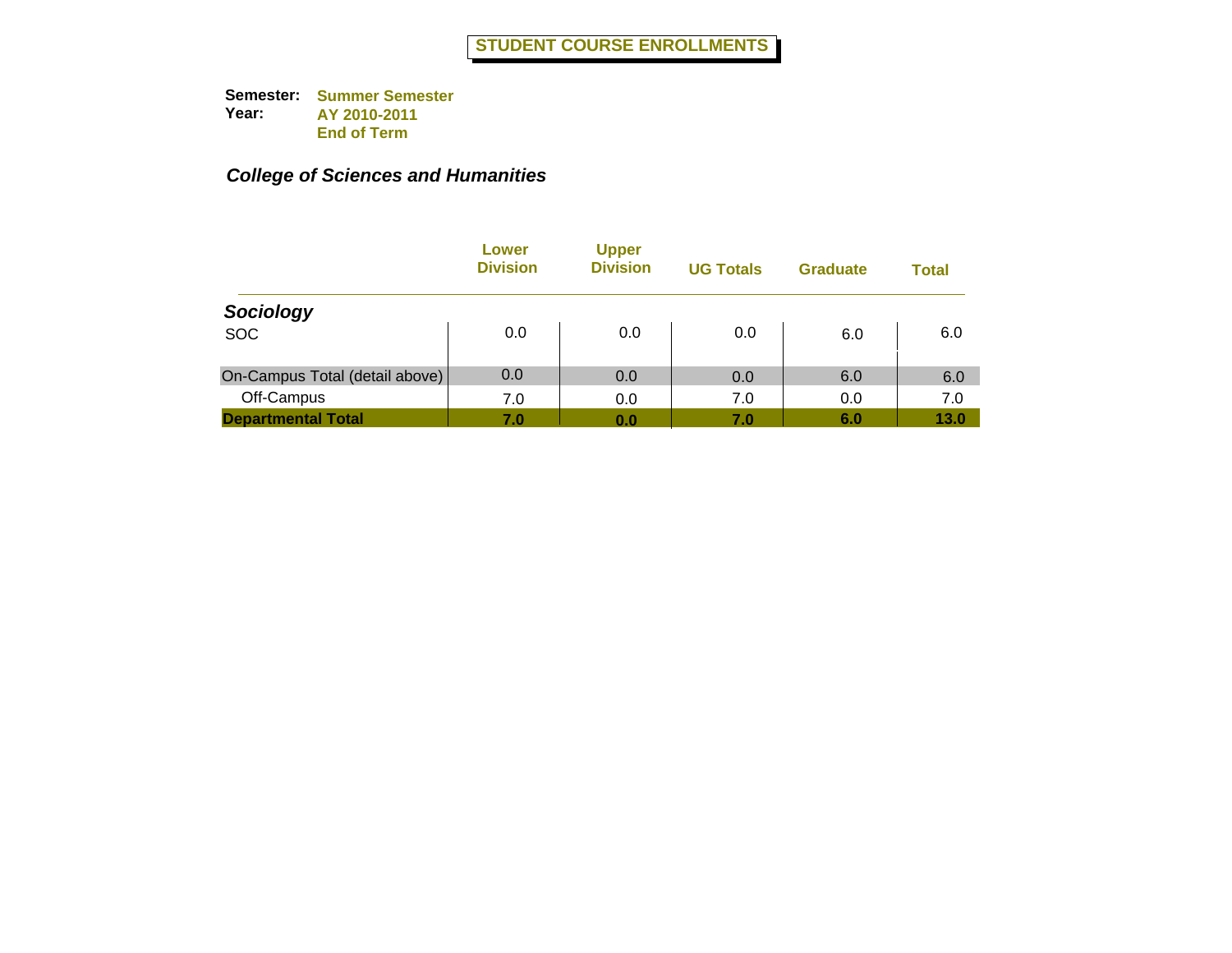|                                | Lower<br><b>Division</b> | <b>Upper</b><br><b>Division</b> | <b>UG Totals</b> | <b>Graduate</b> | <b>Total</b> |
|--------------------------------|--------------------------|---------------------------------|------------------|-----------------|--------------|
| <b>Social Work</b>             |                          |                                 |                  |                 |              |
| <b>SOCWK</b>                   | 0.0                      | 34.0                            | 34.0             | 0.0             | 34.0         |
| On-Campus Total (detail above) | 0.0                      | 34.0                            | 34.0             | 0.0             | 34.0         |
| Off-Campus                     | 0.0                      | 0.0                             | 0.0              | 0.0             | 0.0          |
| <b>Departmental Total</b>      | 0.0                      | 34.0                            | 34.0             | 0.0             | 34.0         |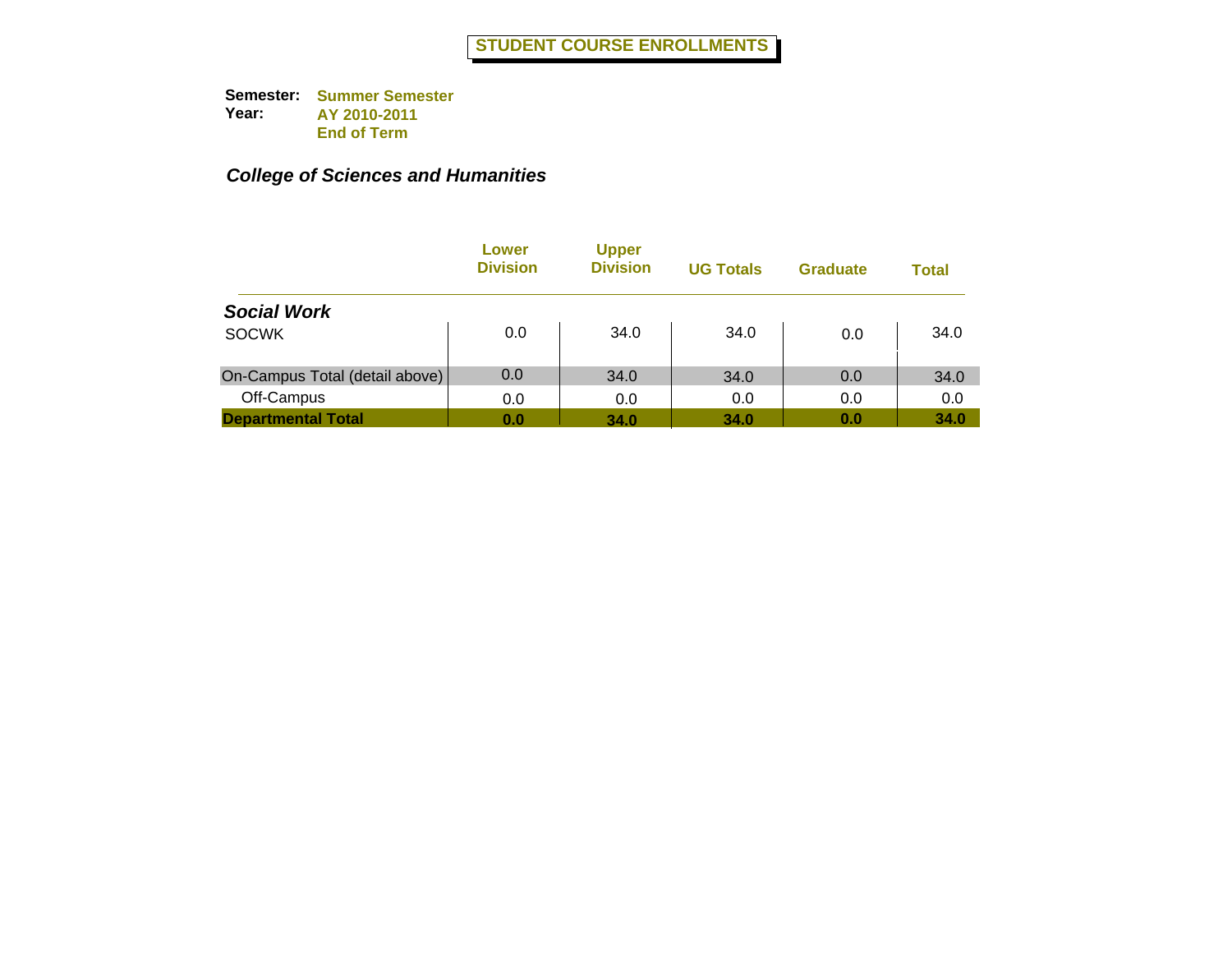|                                         | Lower<br><b>Division</b> | <b>Upper</b><br><b>Division</b> | <b>UG Totals</b> | <b>Graduate</b> | Total |  |  |  |
|-----------------------------------------|--------------------------|---------------------------------|------------------|-----------------|-------|--|--|--|
| <b>Speech Pathology &amp; Audiology</b> |                          |                                 |                  |                 |       |  |  |  |
| <b>SPAA</b>                             | 0.0                      | 37.0                            | 37.0             | 327.0           | 364.0 |  |  |  |
| On-Campus Total (detail above)          | 0.0                      | 37.0                            | 37.0             | 327.0           | 364.0 |  |  |  |
| Off-Campus                              | 0.0                      | 0.0                             | 0.0              | 0.0             | 0.0   |  |  |  |
| <b>Departmental Total</b>               | 0.0                      | 37.0                            | 37.0             | 327.0           | 364.0 |  |  |  |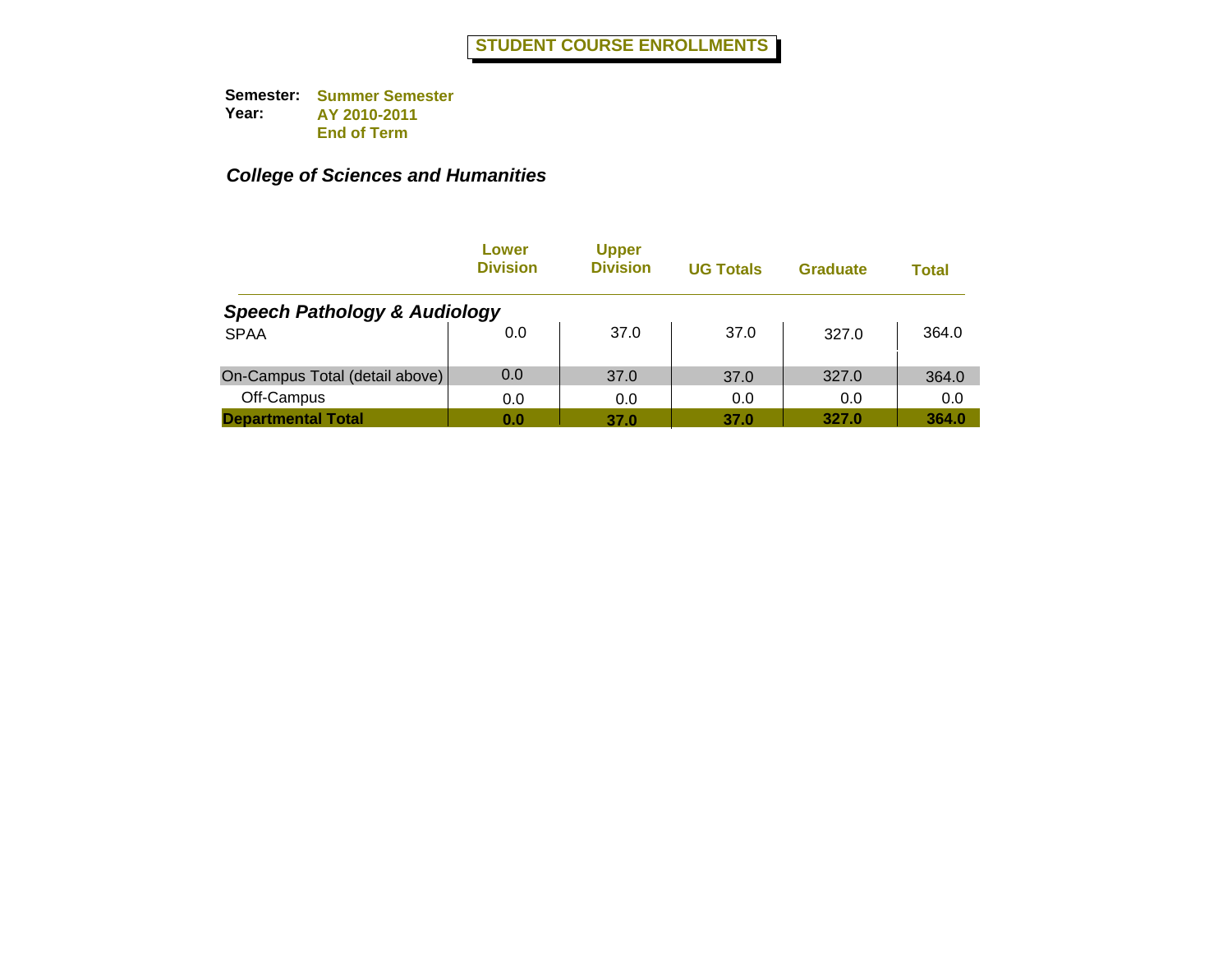#### *Interdepartmental*

|                                | Lower<br><b>Division</b> | <b>Upper</b><br><b>Division</b> | <b>UG Totals</b> | <b>Graduate</b> | <b>Total</b> |
|--------------------------------|--------------------------|---------------------------------|------------------|-----------------|--------------|
| <b>Honors</b>                  |                          |                                 |                  |                 |              |
| <b>HONRS</b>                   | 0.0                      | 1.0                             | 1.0              | 0.0             | 1.0          |
| On-Campus Total (detail above) | 0.0                      | 1.0                             | 1.0              | 0.0             | 1.0          |
| Off-Campus                     | 0.0                      | 6.0                             | 6.0              | 0.0             | 6.0          |
| <b>Departmental Total</b>      | 0.0                      | 7.0                             | 7.0              | 0.0             | 7.0          |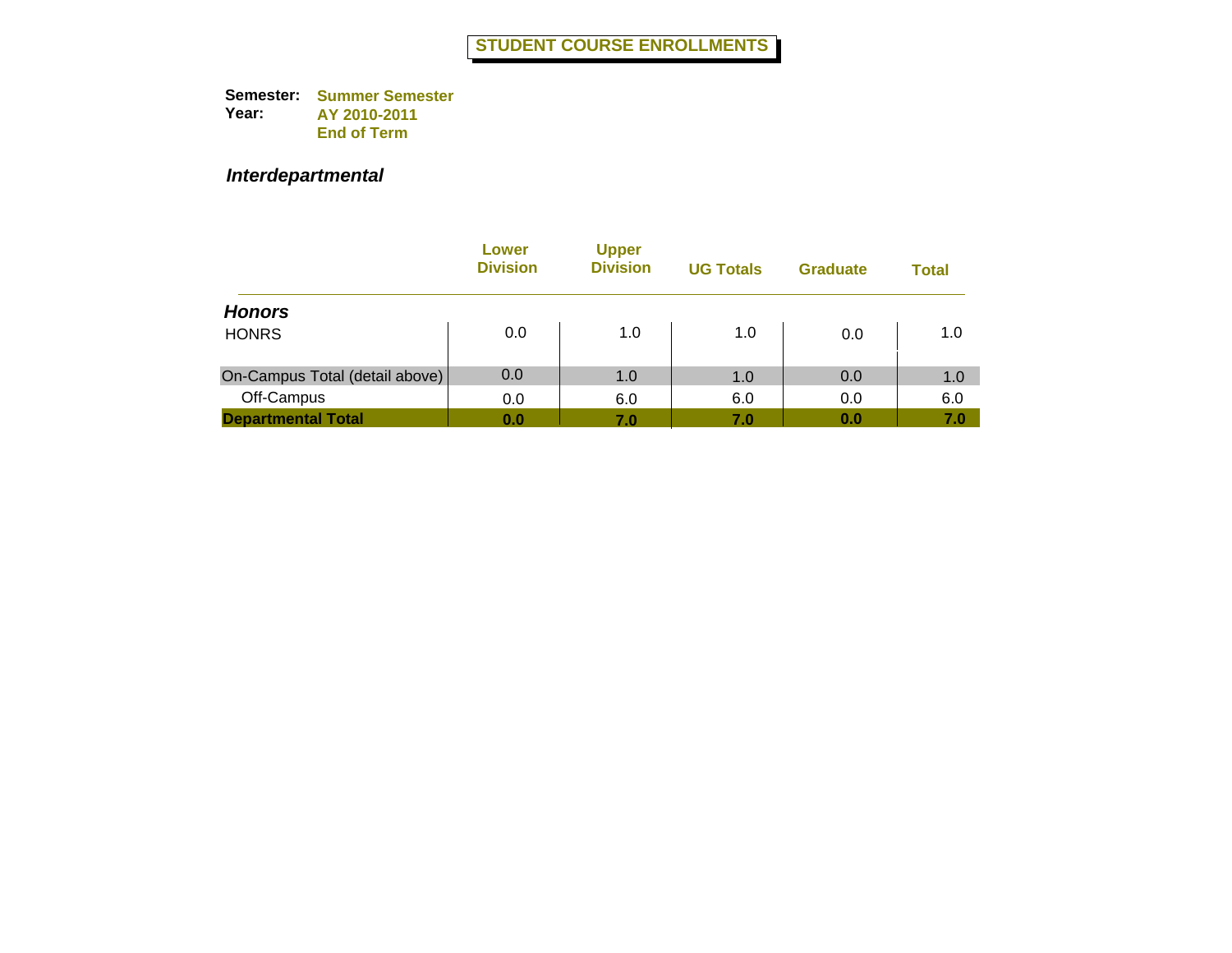#### *Interdepartmental*

|                                | Lower<br><b>Division</b> | <b>Upper</b><br><b>Division</b> | <b>UG Totals</b> | <b>Graduate</b> | <b>Total</b> |
|--------------------------------|--------------------------|---------------------------------|------------------|-----------------|--------------|
| <b>Interdepartmental</b>       |                          |                                 |                  |                 |              |
| <b>DOC</b>                     | 0.0                      | 0.0                             | 0.0              | 1.0             | 1.0          |
| <b>MASTR</b>                   | 0.0                      | 0.0                             | 0.0              | 15.0            | 15.0         |
| On-Campus Total (detail above) | 0.0                      | 0.0                             | 0.0              | 16.0            | 16.0         |
| Off-Campus                     | 0.0                      | 0.0                             | 0.0              | 0.0             | 0.0          |
| <b>Departmental Total</b>      | 0.0                      | 0.0                             | 0.0              | 16.0            | 16.0         |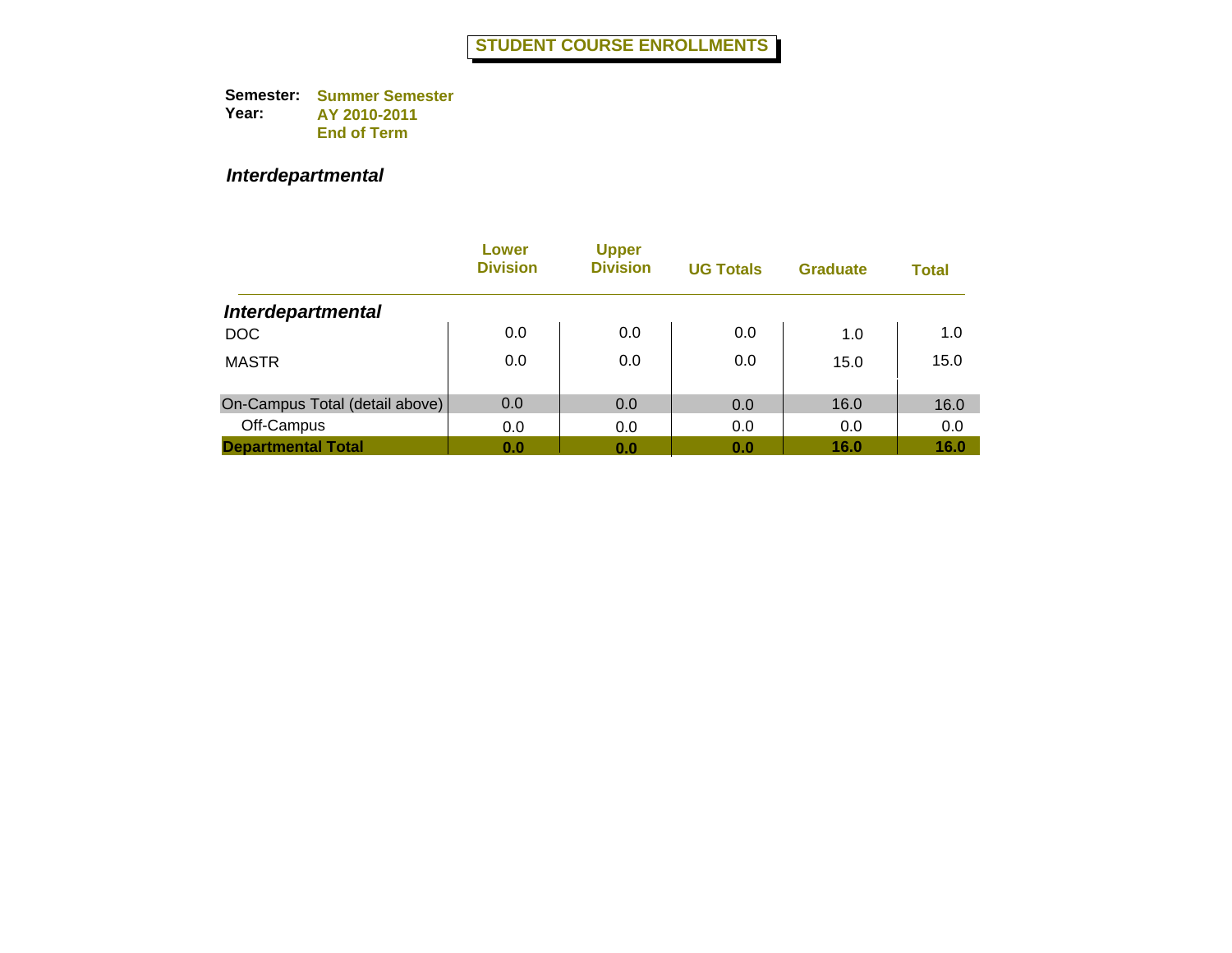#### *Interdepartmental*

|                                | Lower<br><b>Division</b> | <b>Upper</b><br><b>Division</b> | <b>UG Totals</b> | <b>Graduate</b> | <b>Total</b> |
|--------------------------------|--------------------------|---------------------------------|------------------|-----------------|--------------|
| <b>University College</b>      |                          |                                 |                  |                 |              |
| ID                             | 0.0                      | 0.0                             | 0.0              | 0.0             | 0.0          |
| On-Campus Total (detail above) | 0.0                      | 0.0                             | 0.0              | 0.0             | 0.0          |
| Off-Campus                     | 0.0                      | 1.0                             | 1.0              | 0.0             | 1.0          |
| <b>Departmental Total</b>      | 0.0                      | 1.0                             | 1.0              | 0.0             | 1.0          |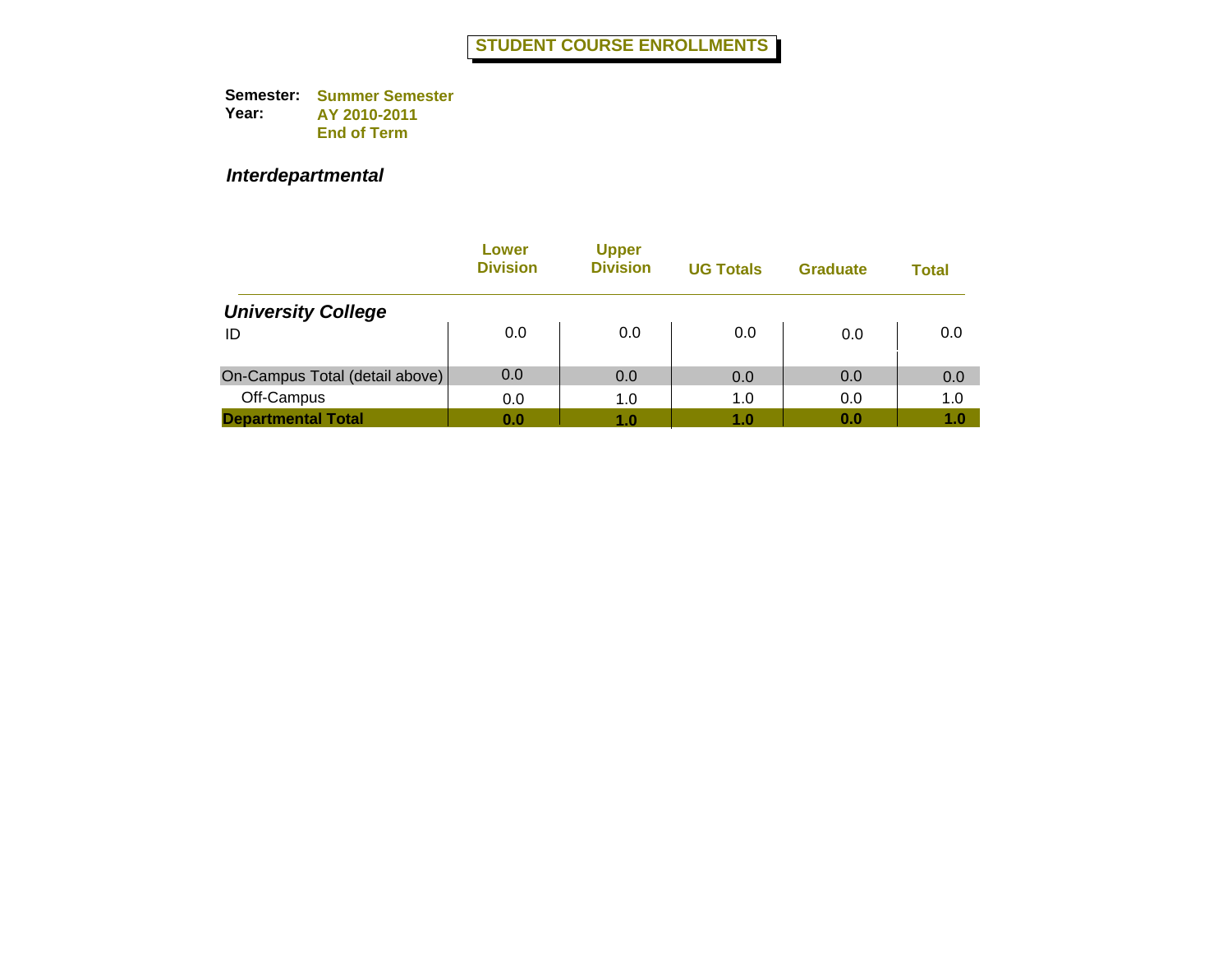|                                | Lower<br><b>Division</b> | <b>Upper</b><br><b>Division</b> | <b>UG Totals</b> | <b>Graduate</b> | <b>Total</b> |
|--------------------------------|--------------------------|---------------------------------|------------------|-----------------|--------------|
| <b>Counseling Psychology</b>   |                          |                                 |                  |                 |              |
| <b>CPSY</b>                    | 0.0                      | 0.0                             | 0.0              | 92.0            | 92.0         |
| <b>DISS</b>                    | 0.0                      | 0.0                             | 0.0              | 4.0             | 4.0          |
| On-Campus Total (detail above) | 0.0                      | 0.0                             | 0.0              | 96.0            | 96.0         |
| Off-Campus                     | 0.0                      | 0.0                             | 0.0              | 0.0             | 0.0          |
| <b>Departmental Total</b>      | 0.0                      | 0.0                             | 0.0              | 96.0            | 96.0         |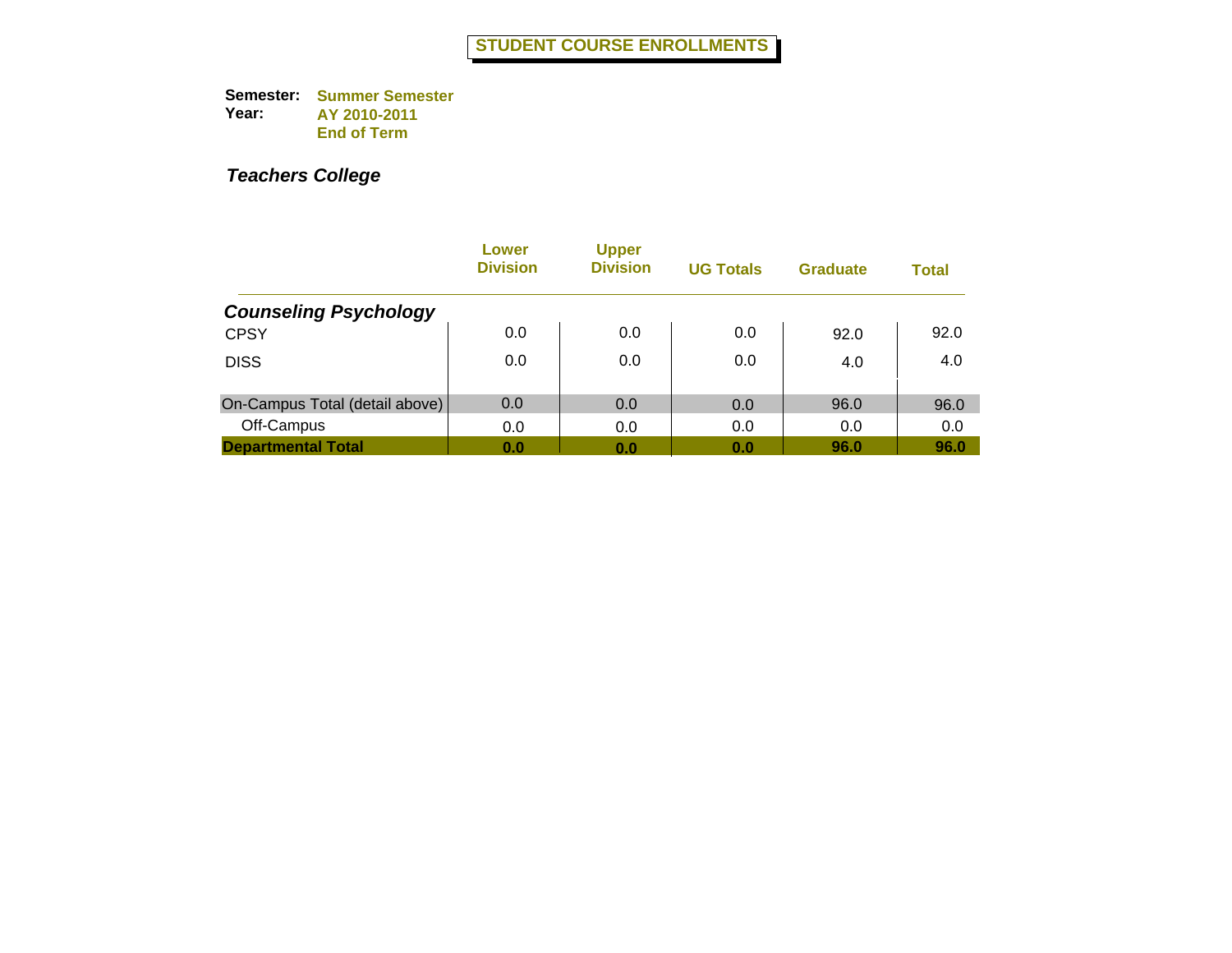|                                | Lower<br><b>Division</b> | <b>Upper</b><br><b>Division</b> | <b>UG Totals</b> | <b>Graduate</b> | <b>Total</b> |
|--------------------------------|--------------------------|---------------------------------|------------------|-----------------|--------------|
| <b>Elementary Education</b>    |                          |                                 |                  |                 |              |
| <b>DISS</b>                    | 0.0                      | 0.0                             | 0.0              | 1.0             | 1.0          |
| <b>EDEL</b>                    | 2.0                      | 43.0                            | 45.0             | 0.0             | 45.0         |
| <b>EDRDG</b>                   | 0.0                      | 43.0                            | 43.0             | 0.0             | 43.0         |
| On-Campus Total (detail above) | 2.0                      | 86.0                            | 88.0             | 1.0             | 89.0         |
| Off-Campus                     | 0.0                      | 56.0                            | 56.0             | 747.0           | 803.0        |
| <b>Departmental Total</b>      | 2.0                      | 142.0                           | 144.0            | 748.0           | 892.0        |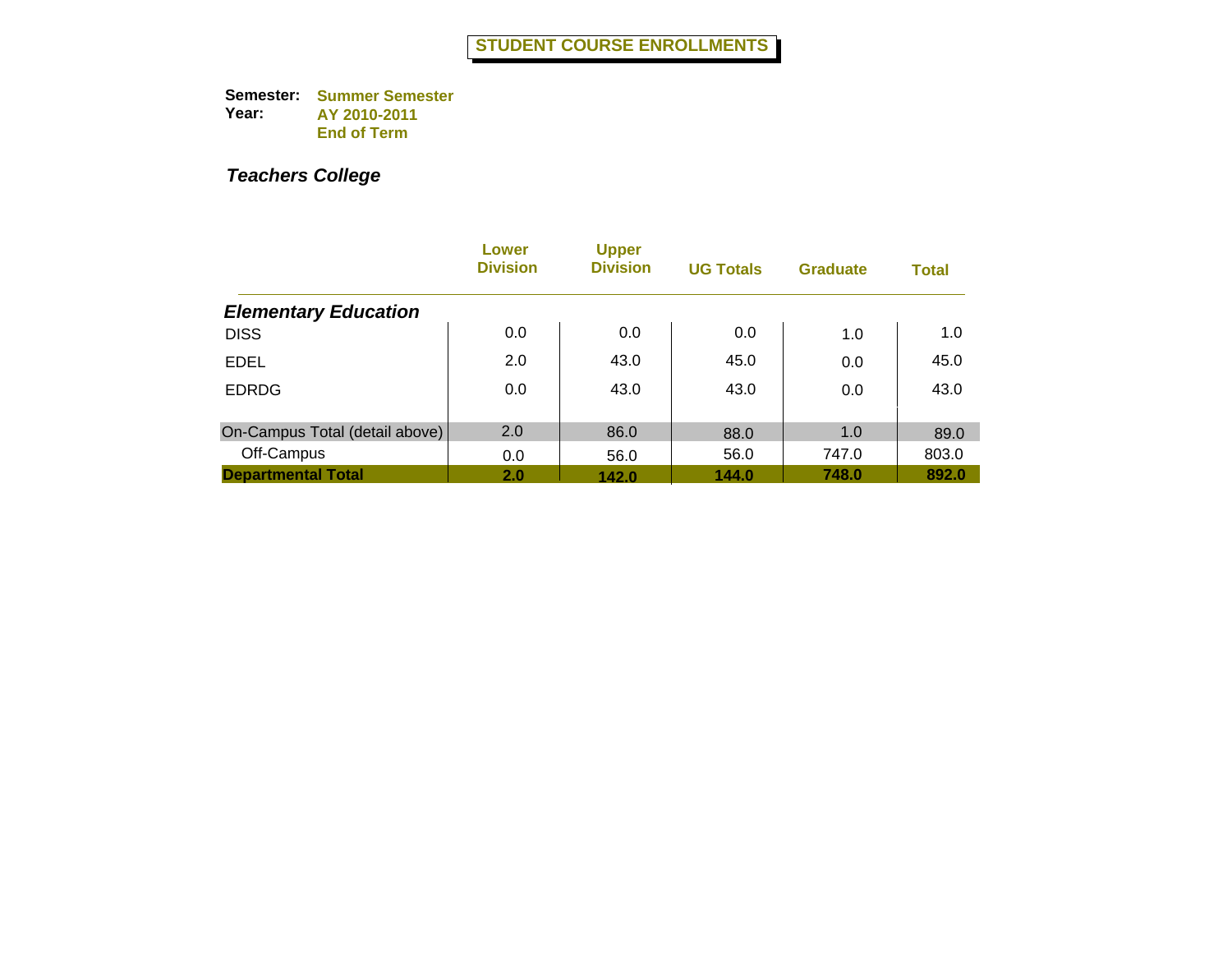|                                | Lower<br><b>Division</b> | <b>Upper</b><br><b>Division</b> | <b>UG Totals</b> | <b>Graduate</b> | <b>Total</b> |
|--------------------------------|--------------------------|---------------------------------|------------------|-----------------|--------------|
| <b>Educational Psychology</b>  |                          |                                 |                  |                 |              |
| <b>DISS</b>                    | 0.0                      | 0.0                             | 0.0              | 5.0             | 5.0          |
| <b>EDPSY</b>                   | 0.0                      | 0.0                             | 0.0              | 32.0            | 32.0         |
| On-Campus Total (detail above) | 0.0                      | 0.0                             | 0.0              | 37.0            | 37.0         |
| Off-Campus                     | 0.0                      | 0.0                             | 0.0              | 148.0           | 148.0        |
| <b>Departmental Total</b>      | 0.0                      | 0.0                             | 0.0              | 185.0           | 185.0        |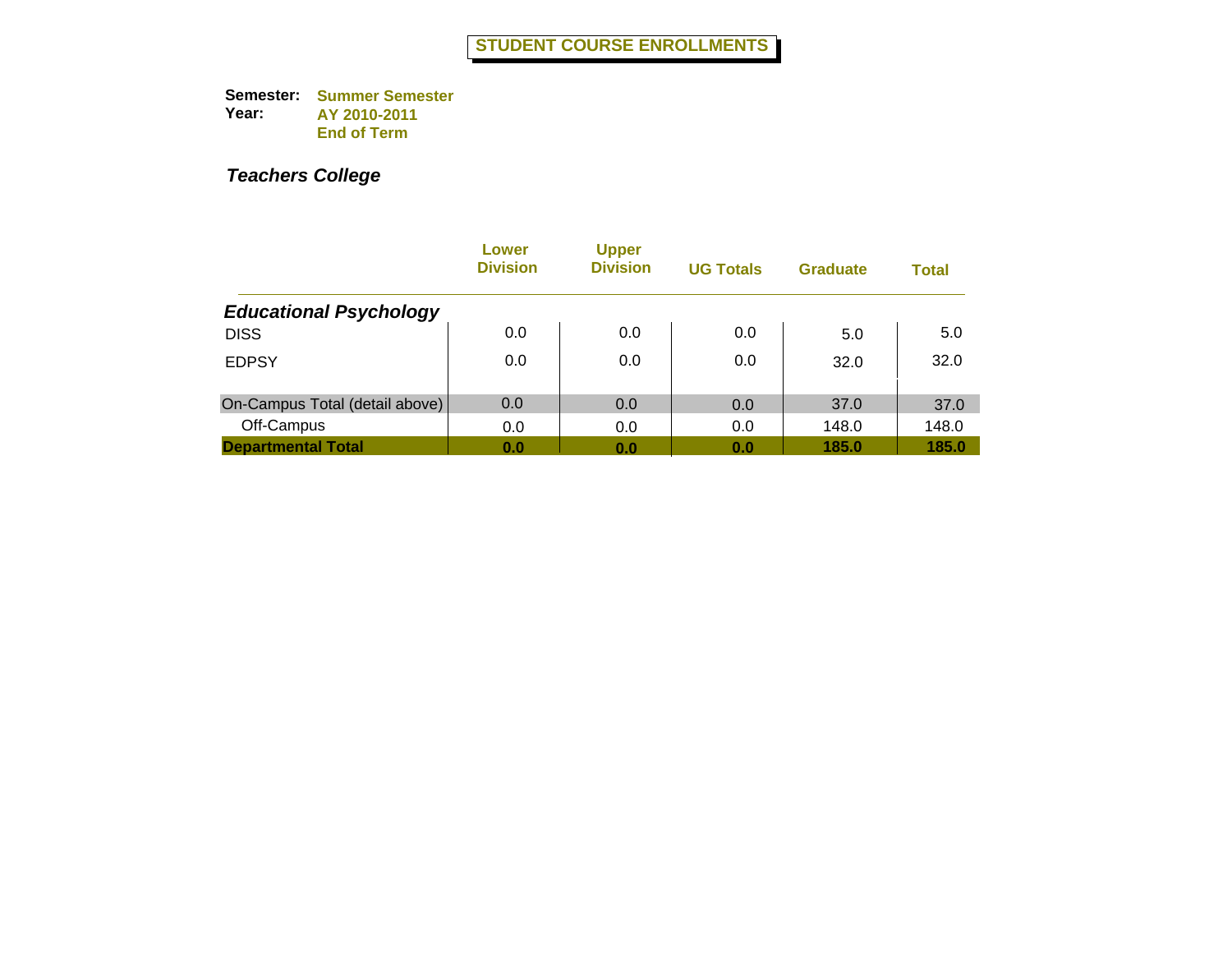|                                | Lower<br><b>Division</b> | <b>Upper</b><br><b>Division</b> | <b>UG Totals</b> | <b>Graduate</b> | <b>Total</b> |
|--------------------------------|--------------------------|---------------------------------|------------------|-----------------|--------------|
| <b>Educational Studies</b>     |                          |                                 |                  |                 |              |
| <b>DOC</b>                     | 0.0                      | 0.0                             | 0.0              | 3.0             | 3.0          |
| <b>EDAC</b>                    | 0.0                      | 0.0                             | 0.0              | 2.0             | 2.0          |
| <b>EDCUR</b>                   | 0.0                      | 0.0                             | 0.0              | 13.0            | 13.0         |
| <b>EDGEN</b>                   | 0.0                      | 0.0                             | 0.0              | 6.0             | 6.0          |
| <b>EDHI</b>                    | 0.0                      | 0.0                             | 0.0              | 1.0             | 1.0          |
| <b>EDMUL</b>                   | 0.0                      | 0.0                             | 0.0              | 1.0             | 1.0          |
| <b>EDSEC</b>                   | 0.0                      | 0.0                             | 0.0              | 13.0            | 13.0         |
| <b>EDSTU</b>                   | 0.0                      | 0.0                             | 0.0              | 14.0            | 14.0         |
| <b>EDTEC</b>                   | 0.0                      | 0.0                             | 0.0              | 13.0            | 13.0         |
| On-Campus Total (detail above) | 0.0                      | 0.0                             | 0.0              | 66.0            | 66.0         |
| Off-Campus                     | 0.0                      | 0.0                             | 0.0              | 155.0           | 155.0        |
| <b>Departmental Total</b>      | 0.0                      | 0.0                             | 0.0              | 221.0           | 221.0        |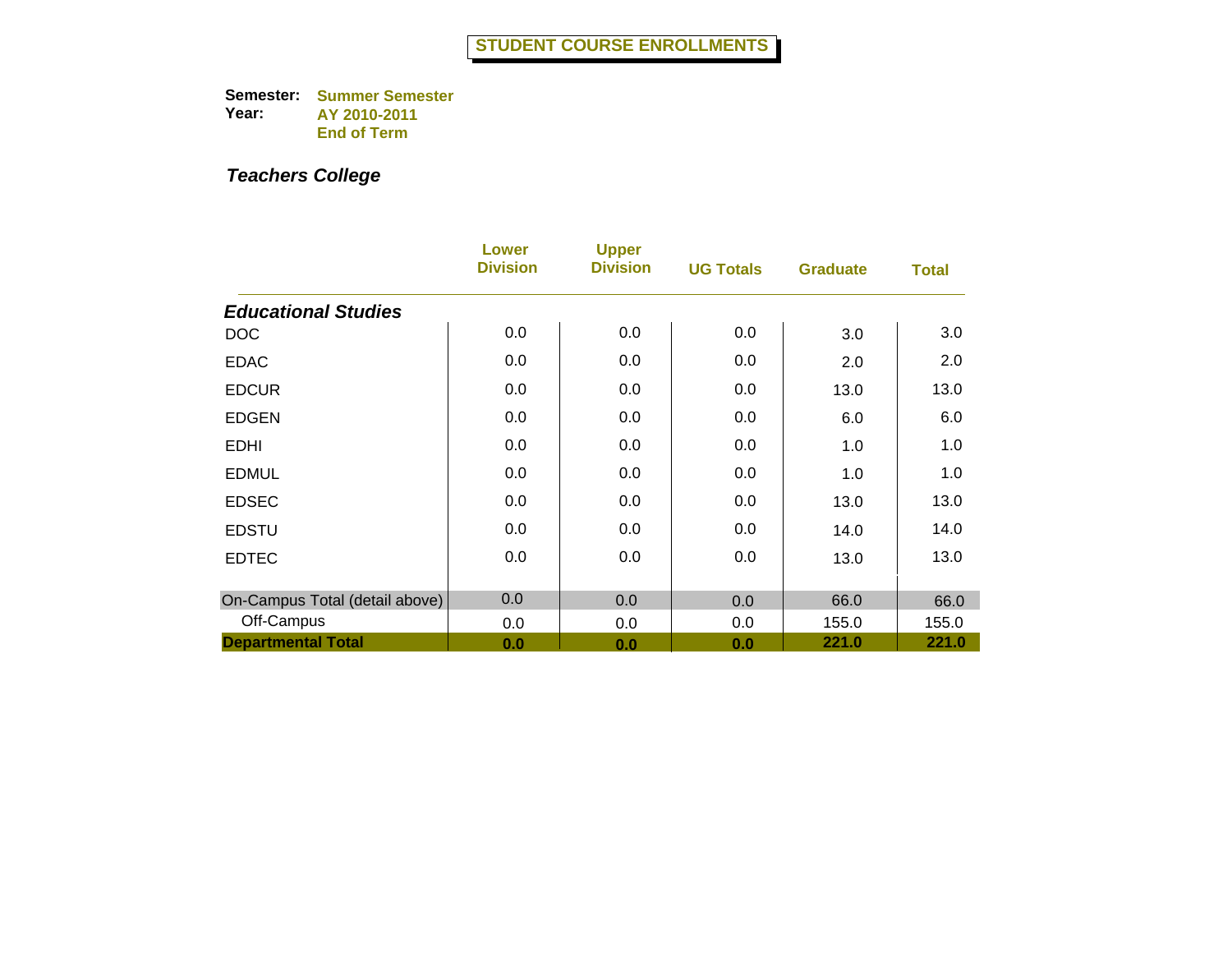|                                | Lower<br><b>Division</b> | <b>Upper</b><br><b>Division</b> | <b>UG Totals</b> | <b>Graduate</b> | Total |
|--------------------------------|--------------------------|---------------------------------|------------------|-----------------|-------|
| <b>Educational Leadership</b>  |                          |                                 |                  |                 |       |
| <b>EDAD</b>                    | 0.0                      | 0.0                             | 0.0              | 0.0             | 0.0   |
| On-Campus Total (detail above) | 0.0                      | 0.0                             | 0.0              | 0.0             | 0.0   |
| Off-Campus                     | 0.0                      | 0.0                             | 0.0              | 89.0            | 89.0  |
| <b>Departmental Total</b>      | 0.0                      | 0.0                             | 0.0              | 89.0            | 89.0  |